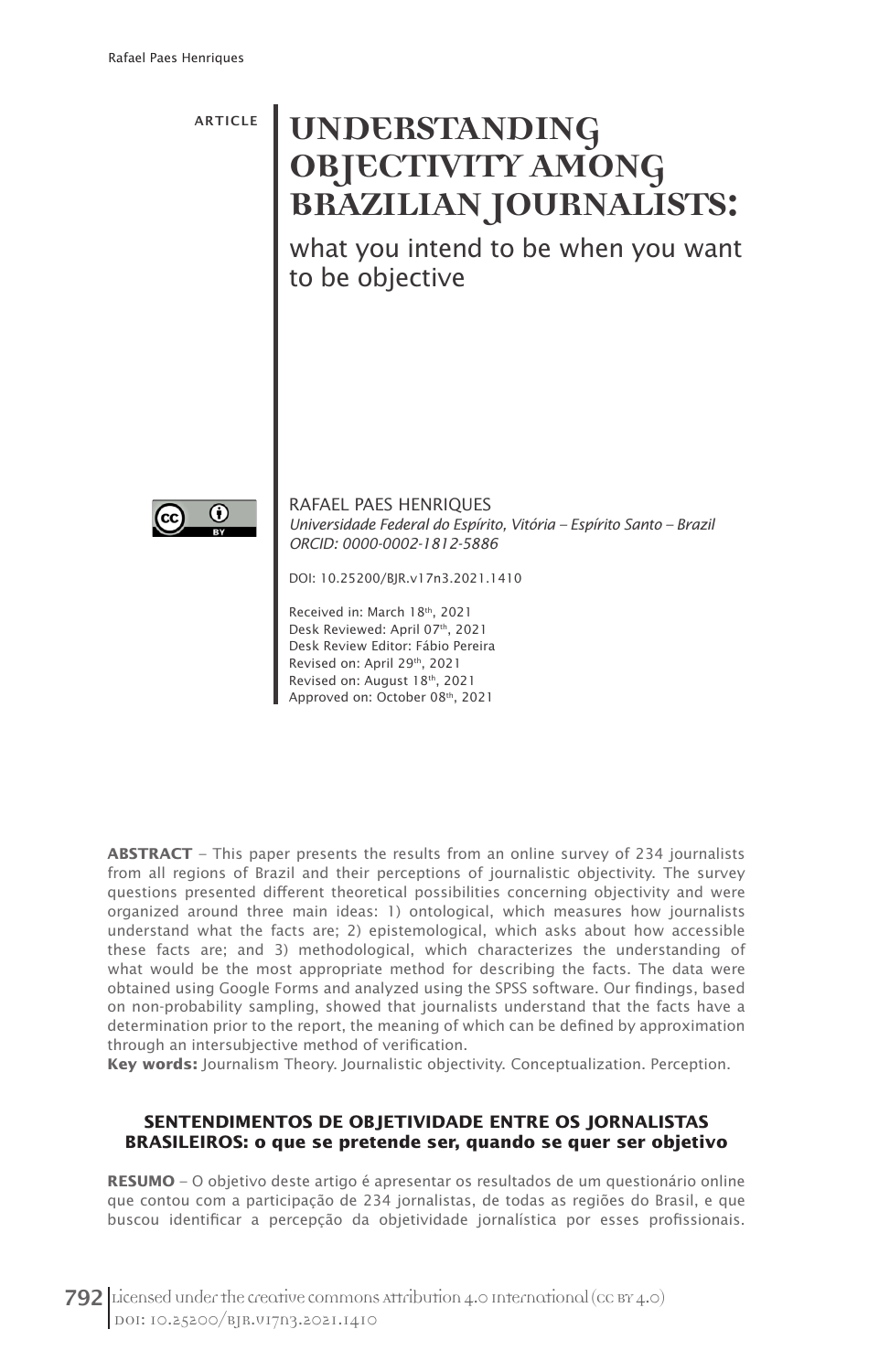As perguntas apresentavam possibilidades teóricas distintas frente ao problema da objetividade e foram organizadas em torno de três eixos: 1) ontológico, que procurou medir como os jornalistas entendem o que são os fatos; 2) eixo epistemológico, que perguntou sobre a possibilidade de acesso a esses fatos; e 3) metodológico, que buscou caracterizar o entendimento sobre qual seria o método mais adequado para descrever os fatos. Os dados foram obtidos por meio de Google Forms, sendo sistematizados com o software SPSS. Conclui-se que, nessa amostra não probabilística, os jornalistas compreendem que os fatos possuem uma determinação anterior ao relato, cujo sentido pode ser definido por aproximação, por meio de um método intersubjetivo de verificação. **Palavras-chave:** Teorias do Jornalismo. Objetividade Jornalística. Conceitualização. Percepção.

#### **ENTENDIMIENTOS DE OBJETIVIDAD ENTRE PERIODISTAS BRASILEÑOS: lo que quieres ser, cuando quieres ser objetivo**

**RESUMEN** – El propósito de este artículo es presentar los resultados de una encuesta que contó con la participación de 234 periodistas, de todas las regiones de Brasil, y que buscó identificar la percepción de la objetividad periodística por parte de estos profesionales. Las preguntas presentaban distintas posibilidades teóricas en relación al problema de la objetividad y se organizaban en torno a tres ejes: 1) ontológico, que buscaba medir cómo los periodistas entienden cuáles son los hechos; 2) eje epistemológico, que preguntó sobre la posibilidad de acceder a estos hechos; y 3) metodológico, que buscaba caracterizar la comprensión de cuál sería el método más adecuado para describir los hechos. Los datos se obtuvieron a través de un cuestionario en línea, siendo sistematizados con el software SPSS. Se concluye que, en esta muestra no probabilística, los periodistas entienden que los hechos tienen una determinación previa al informe, cuyo significado puede definirse por aproximación, mediante un método intersubjetivo de verificación.

**Palabras clave:** Teorías del Periodismo. Objetividad periodística. Conceptualización. Percepción.

#### **1 Introduction**

The model of objectivity emerged at the end of the 19<sup>th</sup> century and has evolved into a journalistic principle, particularly after the two world wars and the second half of the  $20<sup>th</sup>$  century. When investigating the U.S. context, which has served as a reference for several countries, Schudson (2010) indicates three reasons why objectivity emerged as a standard model in modern journalism, also called industrial journalism. One is a political-economic reason; another is of a marketing nature, and the third has to do with cultural order.

Intending to take advantage of the growth of the urban and literate population thus increasing the number of possible readers, the press (which up until that time was organized by and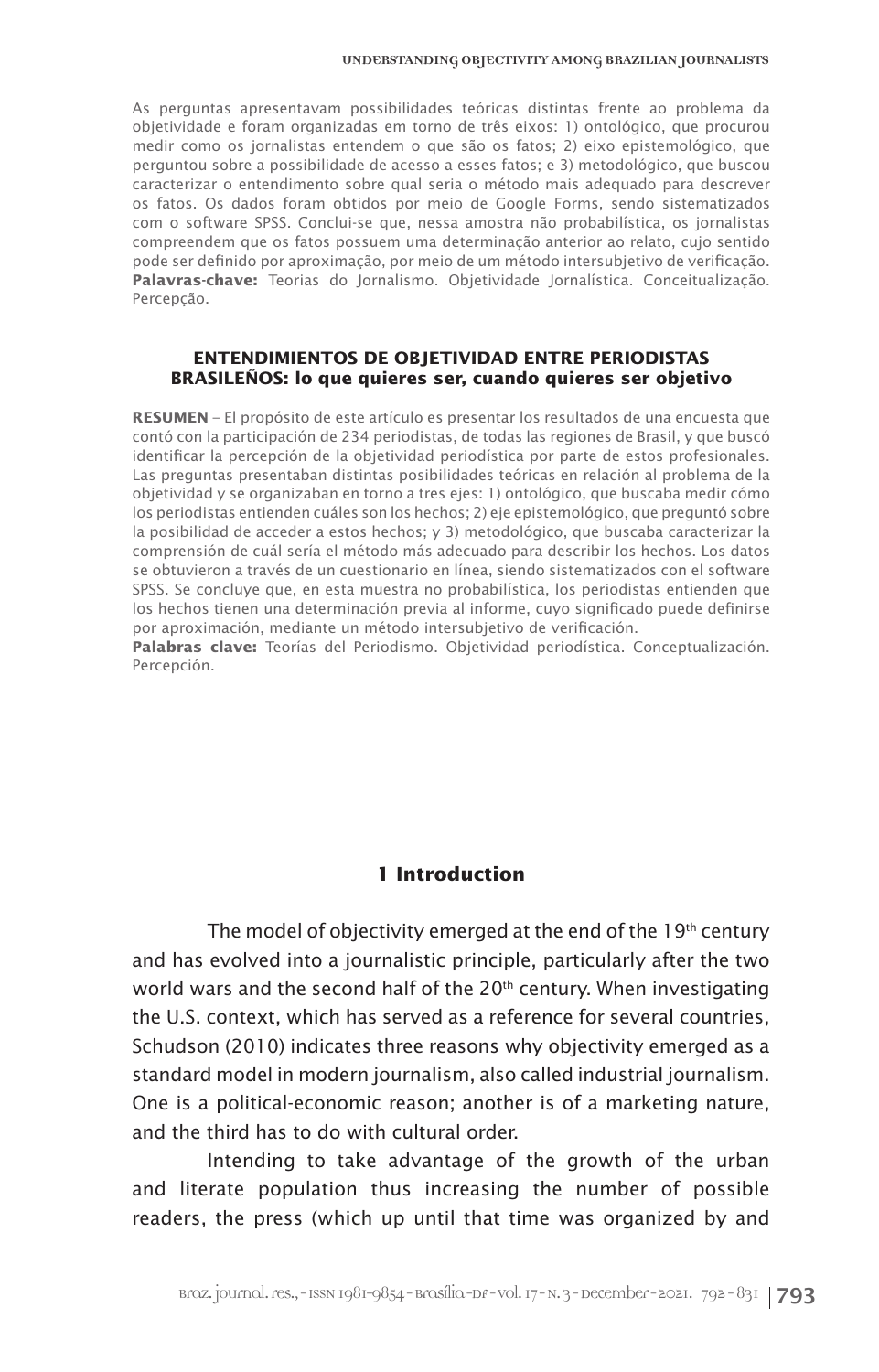linked to political groups that financed them) transformed into a company newspaper and adopted a new professional conduct of apparent political neutrality. New audiences were now buying and reading newspapers and started to expect a product that contained more facts and fewer opinions, thus shaping the format that would become recognized as inherent to journalism itself: the informative format, which demands the separation of fact from opinion. Finally, Schudson (2010) argues that the enlightenment ideology of liberty and autonomy can also be pointed to as a cause for the centrality of objectivity in journalism as we know it today. The idea that all subjects, when free and enlightened, can use reason to make their own judgments of events, led to journalism focusing on the "pure description" of facts.

Despite the relative historical clarity on the consolidation of the model of objectivity in journalism and the consensus of how important adopting this model was for the commercial success of the press in the 20th century, it is not as easy to come to a unanimous agreement on what it means to be journalistically objective.

Although he recognizes this difficulty and that disagreements always follow the discussion, Frey (2017) argues that debate on this concept continues to be fruitful and very important for journalism. Martine and Maeyer (2018), Schudson and Anderson (2009), and Hanitzsch (2007) also argue that the idea of journalistic objectivity is closely linked to the professionalization of the activity in the United States and define it, in general terms, as not only possible but also necessary, to separate facts from beliefs; principles and values of journalists who cover events.

Much has been published about the possibility, or impossibility, of information professionals, being able to successfully distance and remove themselves from their beliefs when reporting. But, careful not to label this pretense as naive, Carlson (2019) points out that the resilience of this notion as a registered norm, especially in the United States, is proof of its complexity. In a previous text, Carlson (2018) further defines what it means to be objective, reinforcing the centrality of removing journalist subjectivity when selecting or describing facts of public interest. "Normally, the journalist responds to external events, follows professional training to cover it, and represents it as faithfully as possible to the audience" (Carlson, 2018, p. 1760).

In a recent study on identifying variables that might change the question of objectivity for Virtual Reality (VR) journalism, Mabrook (2021) concludes that, even if a greater degree of subjectivity is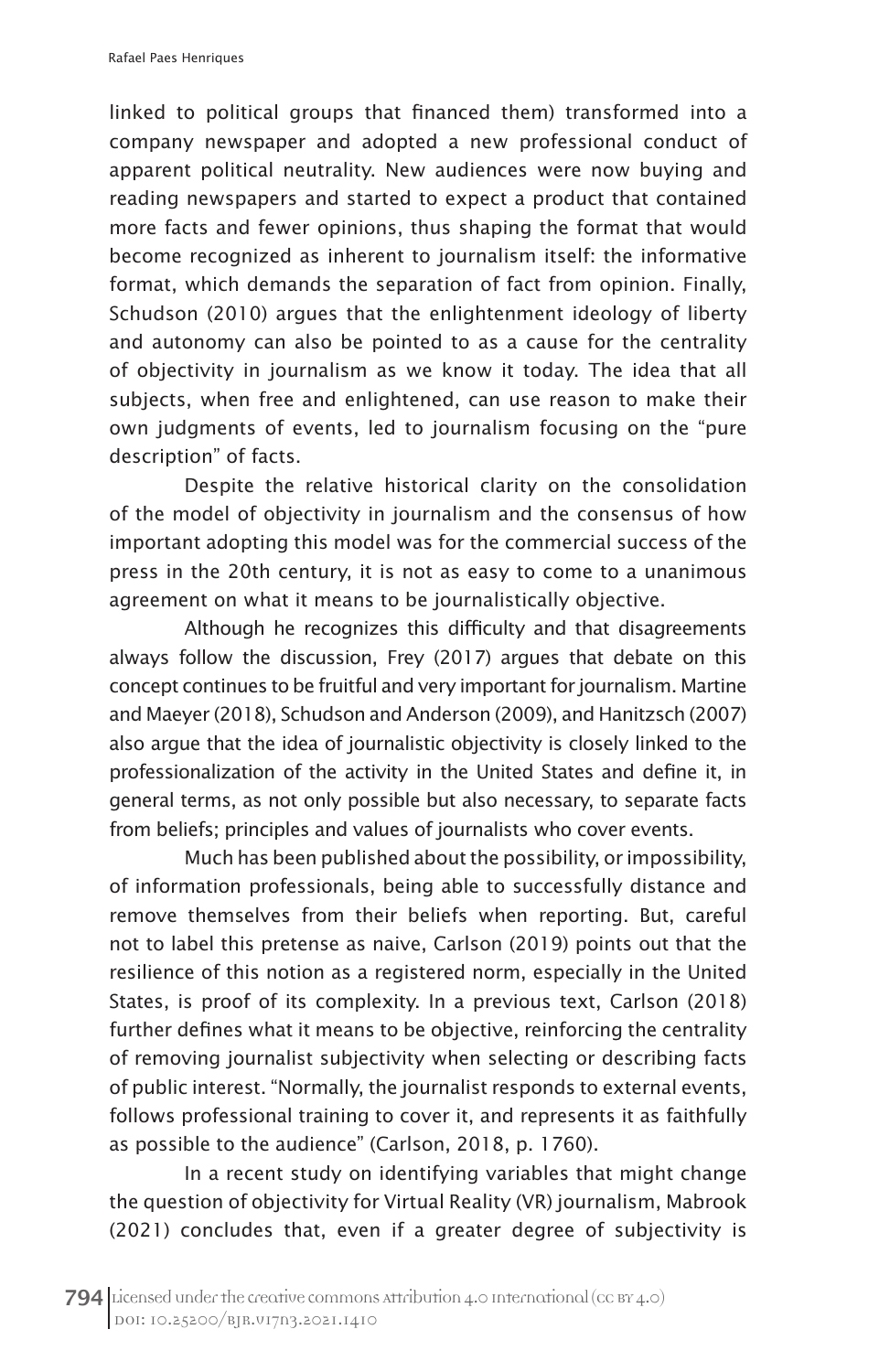recognized in products of this nature, content producers in VR are not free from rigorous fact-finding and fact-checking processes. According to Ward (2019) and his concept of pragmatic objectivity, "pragmatically objective journalists are transparent about their partialities, sensitive to their undue influence, and willing to submit to public scrutiny and to present their reasons which other people can accept as valid" (Mabrook, 2021, p. 212). An understanding that completely displaces the sense of what it would mean to be objective.

McNair (2017) proposes that objectivity remains a central value of journalism, even in times he refers to as post-factuality or post-truth. In his essay, the author defends the idea that it is necessary to validate a good part of the critiques made to the concept over the decades and to move towards "procedural transparency and journalistic self-reflection [...] presented to audiences as being as much part of a news story as 'the facts'" (McNair, 2017, pp. 14– 15). This means recognizing, and even highlighting, the subjective influences of the journalist in the news story, yet it continues to be called "respect for the principle of objectivity", which does tend to create a kind of conceptual embarrassment for the field.

Waisbord (2018), on the other hand, reinforces the criticism by taking issue with "the way journalism remains anchored in simplistic, realist notions of truth-telling" (p. 8). He goes on to argue that journalism must reposition itself as an institution that produces meaning since there is no longer a monopoly on determining the truth of events. "Truth is an outcome of collective sense-making rather than unilaterally decided by newsrooms" (p. 8). This kind of reflection can leave journalists even more confused as to what to pursue when they intend to be correct, precise, or objective.

As a way to face the theoretical-practical difficulty of the issue of objectivity, this research borrows from the work of Guerra (2008), Sponholz (2009), and Gauthier (2015), in terms of reinforcing the centrality of the problem on one hand and trying to scientifically overcome the dichotomous responses to the idea of objectivity on the other. Similar to these authors, we start from the premise that it is not a question of being in favor or against anything or of affirming the existence or non-existence of objectivity in news reporting, but rather seeking a conceptual distinction about what is being demanded of the practice and, consequently, of journalistic products.

A very common mistake that occurs in Brazil is understanding objectivity as merely a formal issue, a style of text, as also indicated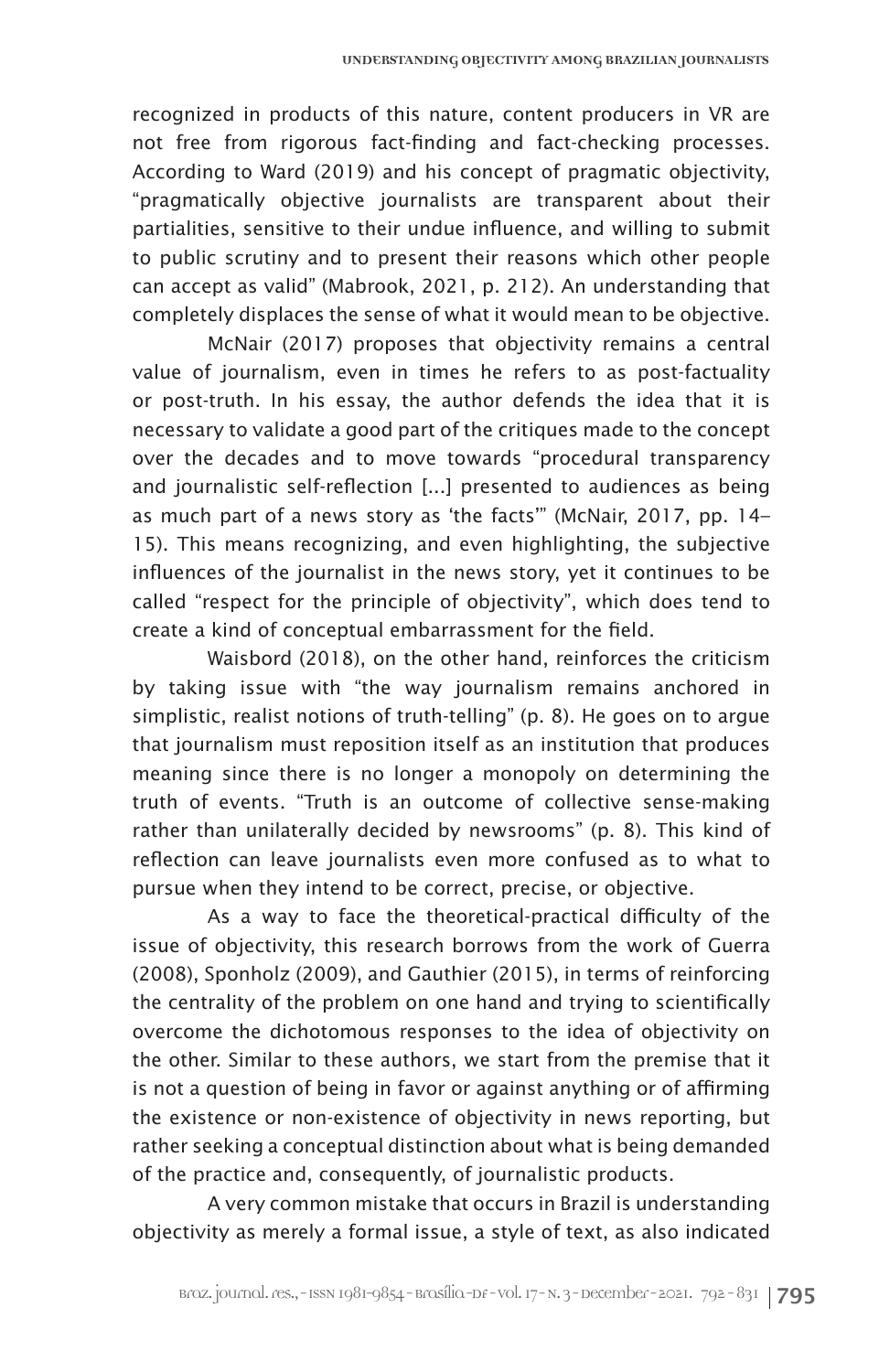by Guerra (2008) and Sponholz (2009), in addition to Demeneck (2009). According to this perspective, you are only objective when you get straight to the point, when you are blunt or when you manage to synthesize what is most important to be reported and ensure a high degree of communicability in the text. Instead of dealing with appropriateness, correspondence, possible representation, or even adequate reconstruction/interpretation of events of public interest, objectivity, when understood simply as a technical issue, is reduced to a resource that is available to and desired by journalists.

In this regard, we can see objectivity as understandability where being objective means using simple and direct language that can be easily understood by the public. Objectivity can also be understood as an obligation to present information by descending order of relevance, arranging information in a relevance-based hierarchy where the classic lead is its most visible consequence.

In a seminal text on the notion of journalistic objectivity, Tuchman (1993) problematized the simplification of this issue by reducing it to formal aspects related to procedures and textual presentation. From this perspective, the use of quotation marks, for example, was a way of being objective as it shows that the interviewee's opinion is not necessarily shared by the reporter or the media outlet.

Another misperception is understanding objectivity as impartiality, as pointed out by Miguel and Biroli (2010), for whom this understanding "[...] is, in itself, an obstacle to the expansion of plurality" (p. 60). In the authors' assessment, like any other discourse, journalism is built socially due to several factors such as the origin and social identity of information professionals, in addition to constraints and limitations from internal and external variables in the field of journalism. Thus, despite presenting itself as universal, journalistic discourse fails to fulfill the promise of listening to all the voices involved in an issue of public interest: "[...] social diversity is poorly represented in journalism, which universalizes the perspective agents, presenting it as neutral" (Miguel & Biroli, 2010, p. 70).

The problem here lies in the attempt to remove (and make it appear that one has excluded) all the opinion, understanding, or any hint of subjectivity from the journalist: from collecting information to writing the news report. Added to the idea that "the facts speak for themselves" (facticity), these understandings of objectivity hamper the journalistic investigation itself, for example, by producing news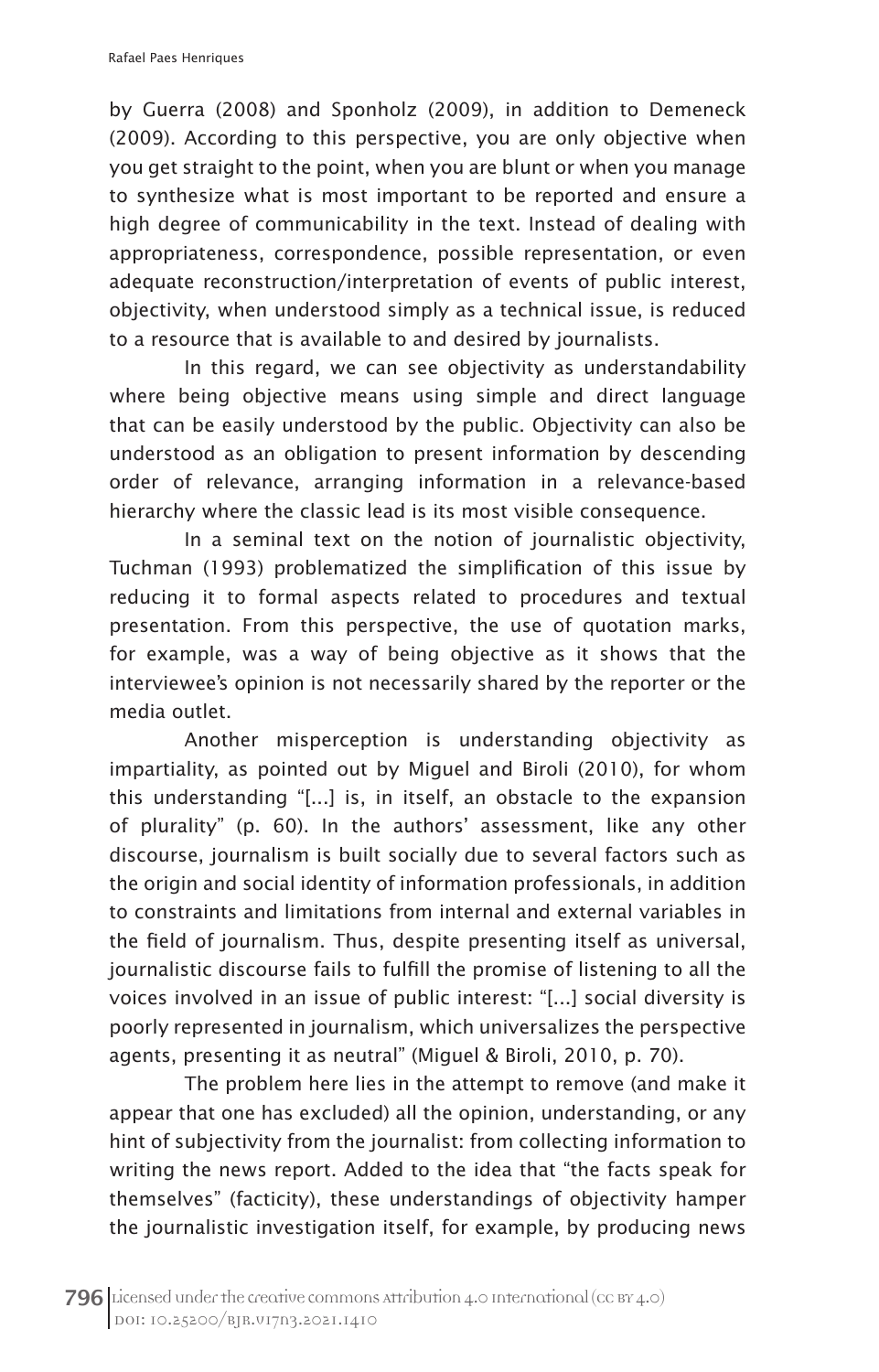that just accurately transcribes what has been said. When reporting on the news, journalists cannot express their personal opinion or position, cannot qualify statements, cannot pass judgment or qualify what is said, and their reports should not make interpretations, on any level, about statements given by public authorities.

This investigation starts from the perspective that these understandings of the term do not answer – nor even address – the real issue, which is to try and understand, with the least amount of judgment as possible, what it means to mediate between facts of journalistic interest and facts of public interest. In this perspective, being more accurate and stringent when being journalistically objective equates to theory-based journalism; however, being more accurate and stringent is also the most appropriate way to reveal the main goal of this practice, which is to give an account of the events as they occur.

Thus, in order to create an online questionnaire for a survey such as this, which aims to identify how information professionals in Brazil view journalistic objectivity, we first needed to categorize the different understandings of what it means to be objective. We then were able to verify the level of agreement and identification of professionals who hold these positions. This does not mean that journalists are simply theoretical subjects who carry manuals and journalism theory papers around with them at all times, consulting them any time a question may arise during their field investigations or even when writing their texts in the newsrooms. It also does not mean that journalists never have any doubts or questions about the positions they hold or that they can easily identify the school of thought their work is based on.

What we would like to point out is that the works on objectivity center around specific understandings about the model, based on pre-existing theoretical-practical assumptions about not only undergraduate and graduate courses in Journalism, but also in the production sector where these professionals work. What's more, we set out to defend the idea that, even without any problematization or philosophical thematization on the question of objectivity, one is not able to write (or even read, for that matter) any line from any journalistic product without having some idea that reporting reality is at least implied or presupposed as "obvious" and "evident".

The first difficulty in an investigation of this nature presents itself here, as few authors have conducted a classification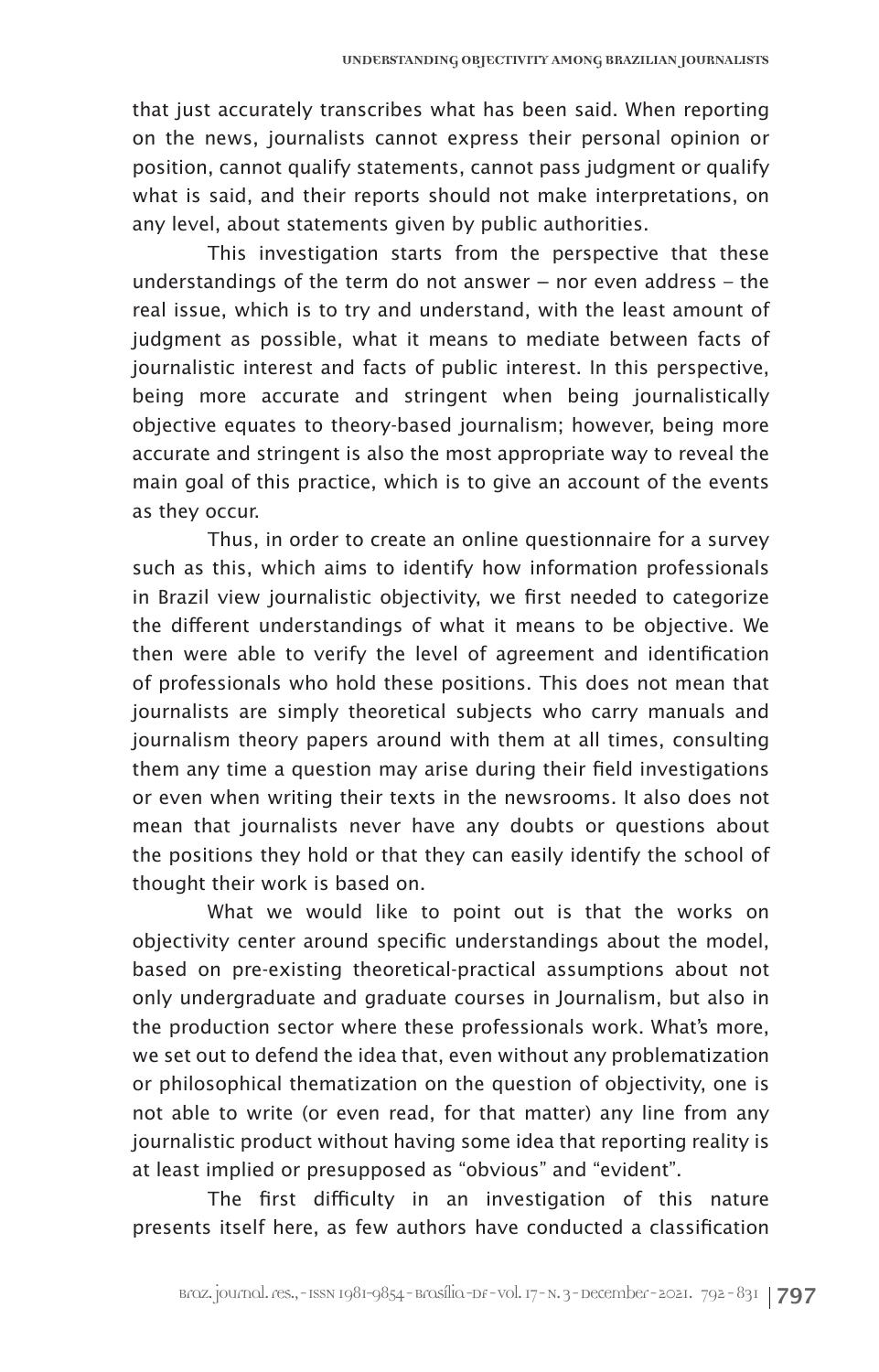that organizes the set of conceptual responses to the problem of objectivity outside defending or attacking the model. In order to try to substantiate the survey on the perceptions of Brazilian journalists, this investigation will briefly present and discuss the proposed typification from three authors. Guerra (2008) separates the works which effectively discuss objectivity into two broad avenues: news as a reproduction of reality, represented by realism; and news as a construction of reality, in which subjectivism and constructionism represent two distinct understandings.

In realism, not only can the news be written from the careful observation of the facts, but it should be, in order so it may function as the eyes and ears of the audience, reproducing reality in an accurate, neutral, and impartial way, each one of these qualities acting as a complement to the other. In short, the idea is that when certain ethical and methodological obligations are met, journalism can accurately match facts with the news.

Despite recognizing the autonomy and priority of facts, the subjectivist perspective argues that journalists always subjectively alter the essence of events when reporting them. This occurs because of personal tastes, preferences, and predilections, and because of the pre-existence of major frames of meaning that circulate in the historical-cultural context in which journalists live, and even due to limitations and organizational demands of the companies where these professionals work. Thus, the facts presented by journalism always include some level of interpretation of the events, and never the occurrences in them; a conclusion that complicates objectivity as a parameter for correcting news reports.

Lastly, Guerra includes constructionism as an approach to the problem of journalistic objectivity which explains that a journalist builds, and does not simply reproduce, the reality he or she reports on. The facts, the events of news interest, are already subjectively established, after which the news report takes on some level of departure from reality, but it is reality itself that is constructed and only validated socially. Indeed, it is precisely the idea that events have nature and substance prior to their relationship with journalists that are completely rejected on this front. In its place, we can say there is a kind of indistinction in which subject and object belong together, which makes the model of objectivity a great error of principle, as it is commonly defined.

In Sponholz's classification (2009), depending on the author, the notion of journalistic objectivity can be understood from the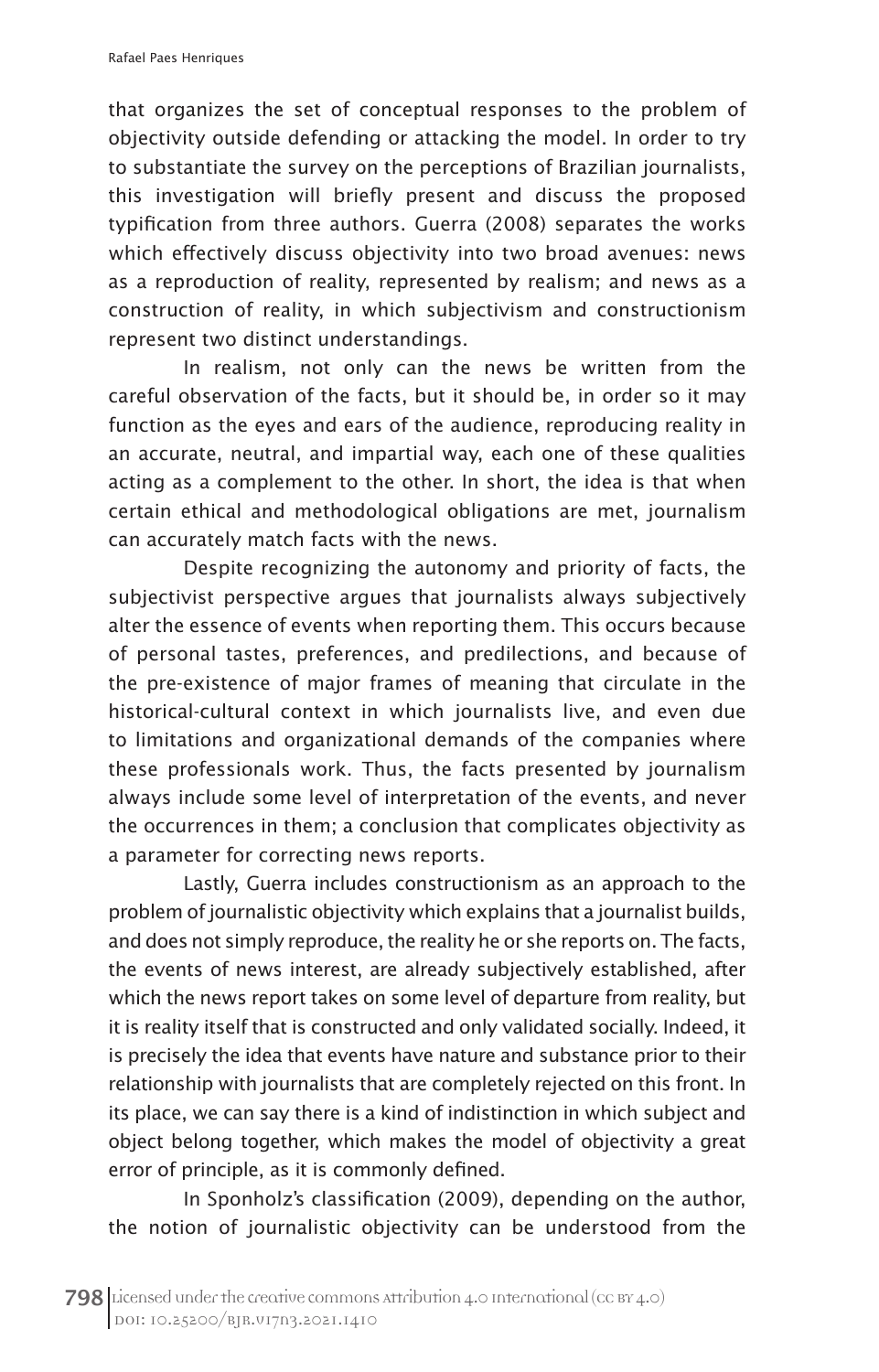ideas of 1) facticity; 2) understandability; 3) relevance; 4) neutrality; 5) impartiality and pluralism or fairness; 6) objectivity as a customary strategy; 7) relativist position; 8) consensus; 9) "realist" position; and 10) pragmatic objectivity. This author's work intends to supersede these conceptions by presenting a specific view of the question of objectivity: objectivity from an epistemological point of view. This is precisely the same perspective on which Guerra's (2008) classification is based, which subdivides this path into three possibilities.

On one hand, the author distances herself from the radical constructivist perspective − which Guerra (2008) calls constructionism − as far as she bets on the possibility of correspondence between what is said and what occurred. On the other hand, Sponholz also distances himself from the perspective of the (realist) mirror, in which the subject of the knowledge manages to remove himself, performing only the neutral and impartial mediation between reality and citizens. "In this sense, the result of a knowledge process is neither mirroring, nor invention or [total] construction, but rather a reconstruction of reality" (Bentele, 1993, p. 160 as cited in Sponholz, 2009, p. 19). This reconstruction does not follow the subject's will, but it must somewhat rely, fundamentally, on an operation that only said subject can conduct.

Sponholz (2009) reaffirms objectivity in an attempt to escape from certain subjectivisms, that is, from the subject's discretion and misuse that might put at risk the very determination of what is true and what is not. The author claims that maintaining true to the method and intersubjective verification are a way to achieve this approximation.

Demeneck's (2009) investigation, in turn, classifies the answers to the issue of objectivity according to three perspectives: The first is realism, described on the same basis as the two authors mentioned above and the second is skepticism, which denies the possibility of access to rational knowledge of reality, which has marked consequences for journalistic activity. In addition to these two opposing pairs, the author identifies and characterizes a third perspective, pragmatic objectivity, as proposed by Canadian author Stephen Ward.

This perspective constitutes a "new" form for defending objectivity in journalism based on other philosophical principles. It aims to build solid foundations for its theory and to effectively guide journalistic practice.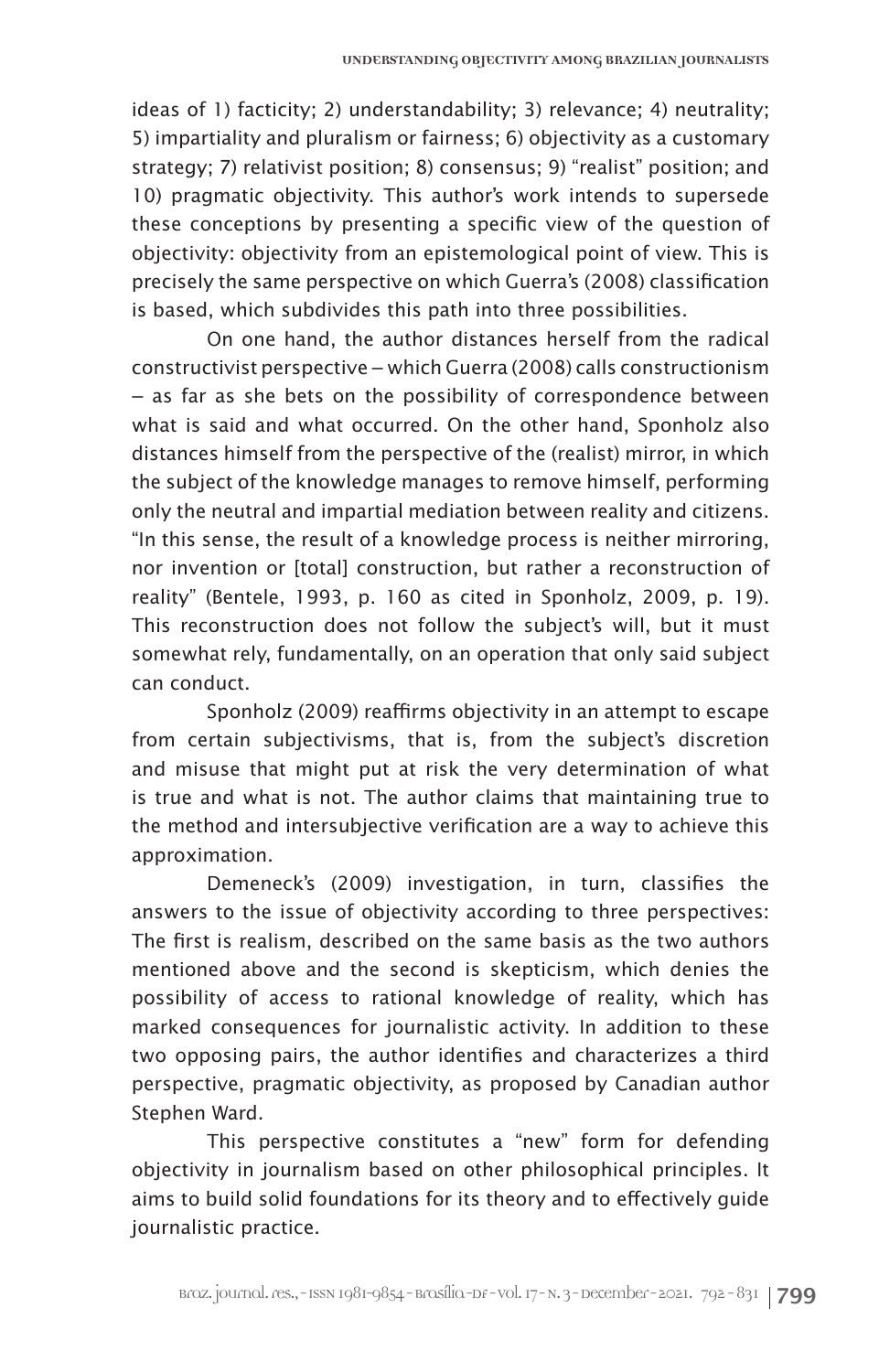In this third perspective, the separation between facts and value judgments, so precious to the traditional notion of objectivity, is characterized as humanly unrealizable. Knowing, on the contrary, becomes an active and global process. According to Ward, journalists' opinions are not necessarily deviations from objectivity, they are not something to be avoided, but rather a condition for assessing the different possible interpretations of the same phenomenon. Neutrality is, in this way, replaced by disinterest, which means that the search for the truth cannot and should not bend to any other type of lesser interest.

Ward does not advocate the primacy of subjectivity. He intends to overcome the polarization between subject and object, where either the subject determines the primary nature of the events or the object needs to be collected passively, without any interference from the journalist, so as not to tarnish its purity. In this sense, similar to Sponholz (2009), Ward claims that the methodological dimension gains fundamental importance: being objective would mean "[...] the methodological commitment to follow the facts where they lead, without jeopardizing the story, to represent honestly points of view" (Demeneck, 2009, p. 112).

In our understanding, any position on the issue of objectivity would need to simultaneously answer: 1) an ontological question, since it implies knowing what the facts are, what their nature is, and how these events are structured; 2) an epistemological question, as it concerns a certain understanding of the possibility of accessing what happens; and 3) a methodological question, which needs to characterize the understanding of what the most adequate methods and procedures are to adequately describe the facts. Despite the high level of quality of all these works, their classifications focus on only one or two of these aspects, assuming they are obvious and evident, which implies that some of these three aspects are, in fact, connected and unavoidable when explaining the problem of correspondence between news reports and reality.

For example, Sponholz (2009) and Demeneck (2009) focus their efforts on the epistemological and methodological aspects. The issue of having to adapt social reality to media reality is presented as a question of knowledge. However, in terms of classification, the authors assume that ontologically speaking, the reality, about which an epistemologically adequate account is intended to be produced, is already ready and finished. Implicit within the authors' typification is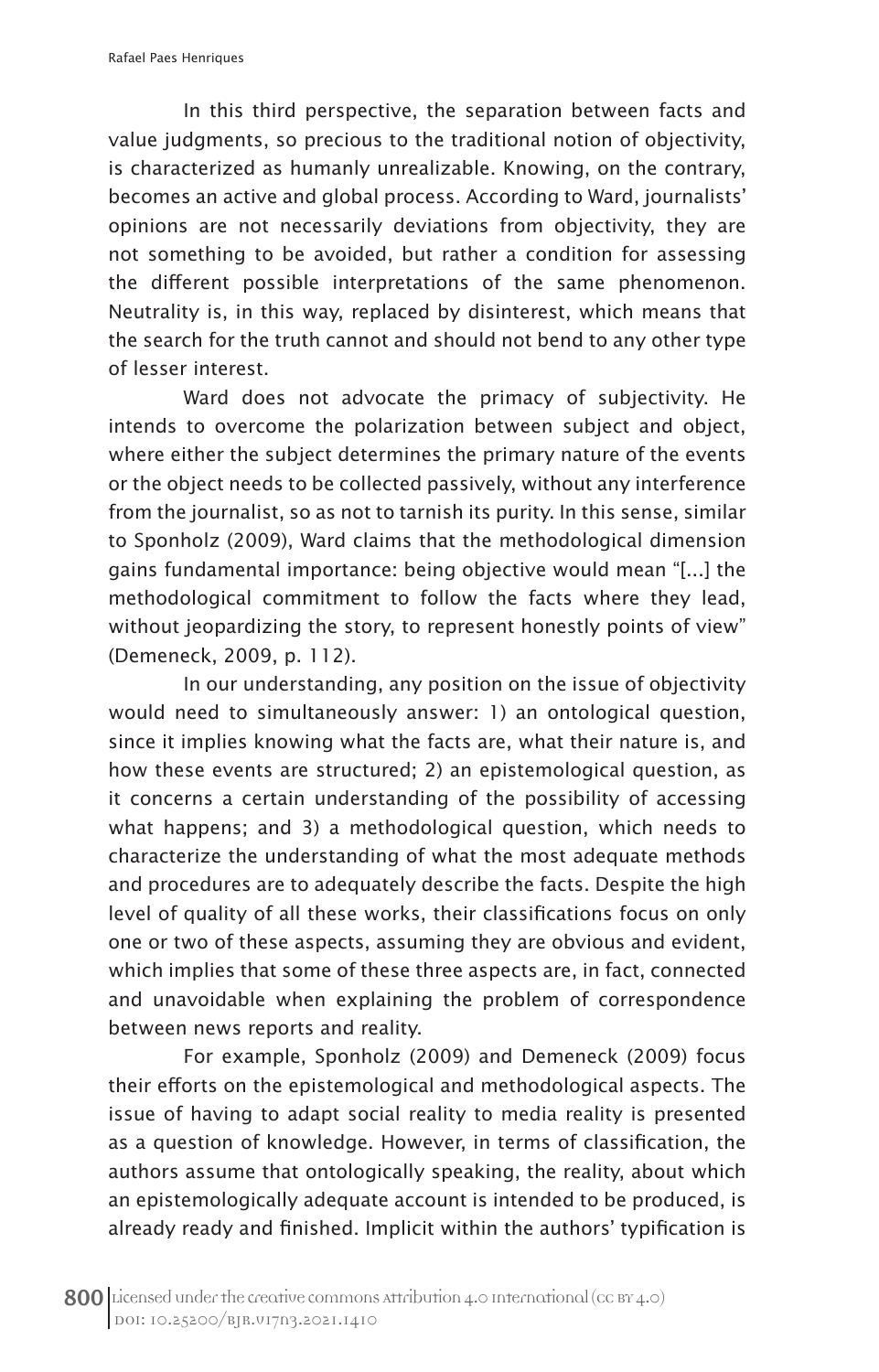the ontological view that reality has a structure and meaning before the relationship between journalists and events.

Guerra's (2008) classification, on the other hand, focuses on the ontological and epistemological dimensions, leaving out the subsequent and important discussion about the most adequate procedures for mediation between facts and the public. This paper understands that ontological, epistemological, and methodological views are inseparable and define theoretical and practical choices in an intensely juxtaposed and interconnected way. Furthermore, one may determine that the subjectivism proposed by Guerra incorporates quite different understandings and that they deserve to be classified separately. Considering the acceptance that there can be no hierarchy or priority regarding any of the three aspects and the authors' typification of them, this paper will start by classifying the positions regarding the issue of objectivity.

In a previous publication (Henriques, 2019), this author presents the following categorization, providing four different answers to the issue of journalistic objectivity: 1) Realism, whose most representative authors are Amaral (1996), Gauthier (2015), and Tambosi (2003); 2) Intersubjectivity, represented by studies from Demeneck (2009), Franciscato (2005), Gomes (2009), Groth (2011), Guerra (2008), Martino (2014), Meyer (1989), Nuzzi and Barros Filho (1998), and Sponholz (2009); 3) Dialectic, the most significant studies provided by Genro Filho (2012), Moretzsohn (2002, 2007), and Souza (2016); 4) Strategic ritual, where Tuchman (1993) is listed as the only representative. As this paper intends to identify the perception and understanding that professionals working in Brazil have of journalistic objectivity, this type of typification has been limited to texts in Portuguese which are highly circulated throughout the country.

A summary table with this proposed classification providing details for each of the dimensions explains how each typical response to the issue of objectivity solves the issue of mediation between citizens and reality. This table can be found in the same previous publication (Henriques, 2019) (Table 1):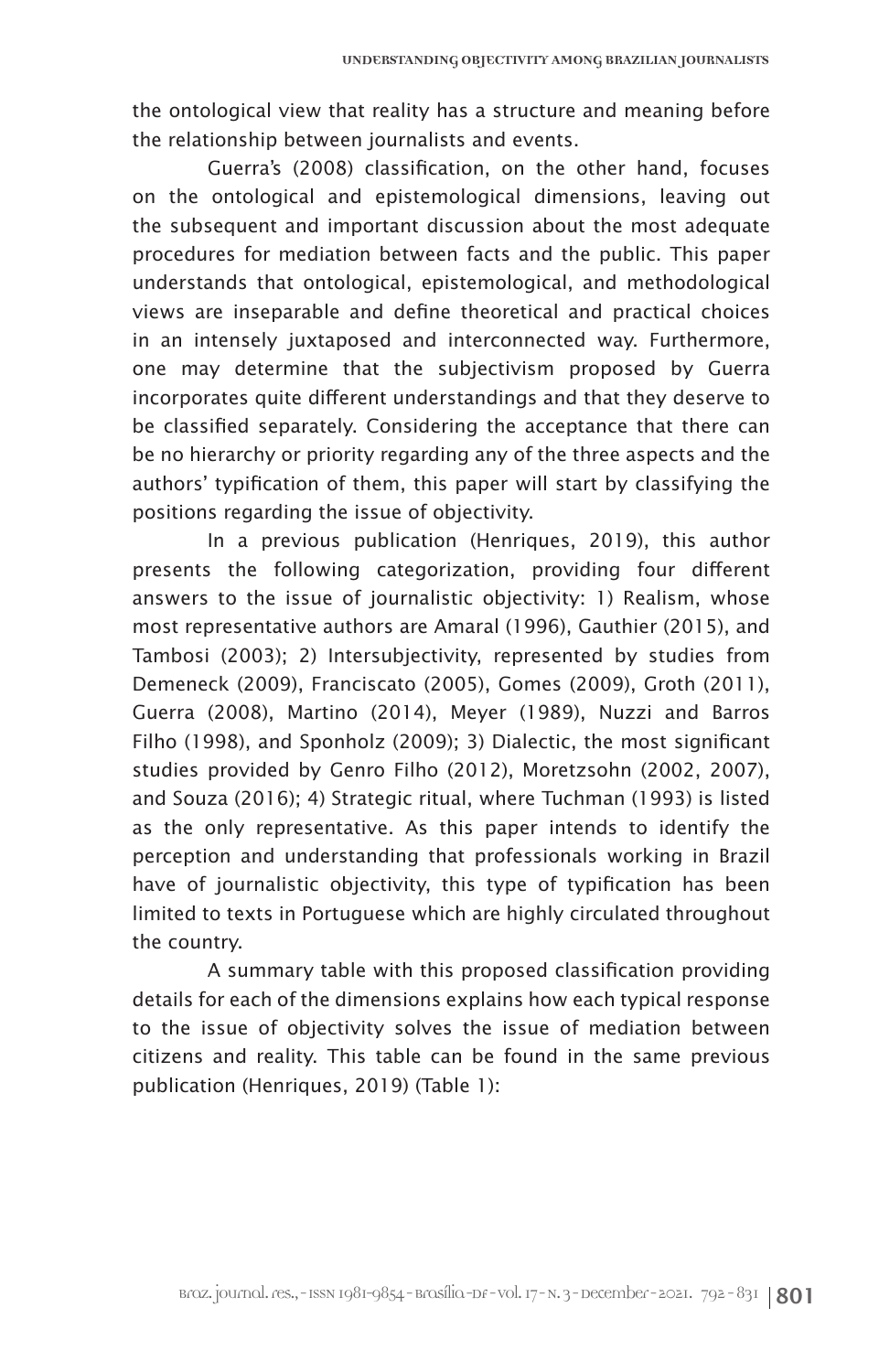#### **RESPONSE/ DIMENSION ONTOLOGIC EPISTEMOLOGIC METHOD** REALISM Reality is built on the division between subject and object. These two instances are autonomous and independent, meaning the objectivity lies within itself because it is independent of relation. The existence and nature of the facts do not depend on the subjects. It is possible to know, but the only real, certain, and sure knowledge is the knowledge of objectivity in itself. Therefore, "pure" facts should be the goal of journalism. Knowing is accurately revealing/ representing objectivity. The most correct and adequate journalistic method to reach objective truth is the one that eliminates any interference from journalists in the facts. INTERSUBJECTIVITY Reality is built on the division between subject and object; however, these two instances are not autonomous or independent as objectivity is built intersubjectively. The existence of facts does not depend on the subjects, but their nature is linked to subjective action. It is possible to know, but the only real, certain and sure knowledge is intersubjective. The goal of journalism should be to get as close to the facts as possible, regardless of interpretations. Knowing is representing/ recreating objectivity in itself. The most correct and adequate journalistic method to get as close as possible to objective truth is one that minimizes any interference from journalists in the facts. DIALECTICS Reality is built from the dialectical relationship of subject-object. These two instances are not autonomous and independent as objectivity is built subjectively, just as subjectivity is built objectively. The existence and nature of facts depend on the construction of subjects. Outside the subjective interpretation, there is only the undetermined objective flow. It is possible to know, but that means revealing and interpreting reality at the same time. For the result to be true, the journalist must always follow the objective elements. However, not only do journalists need to perceive and comprehend the event, but they also need to build the facts from certain extracts from the objective flow. Despite being the linchpin of all reality, objectivity must be given meaning by the subjects. The most adequate journalistic method is therefore one that seeks to provide transparent interpretation from which journalistic facts are constructed, following parameters and criteria of not only journalism as an institution but also of the journalistic organization responsible for the

#### **Table 1 -** Summary of responses to the issue of objectivity

802 Licensed under the creative commons attribution 4.0 International (cc BY 4.0) DOI: 10.25200/BJR.v17n3.2021.1410

product.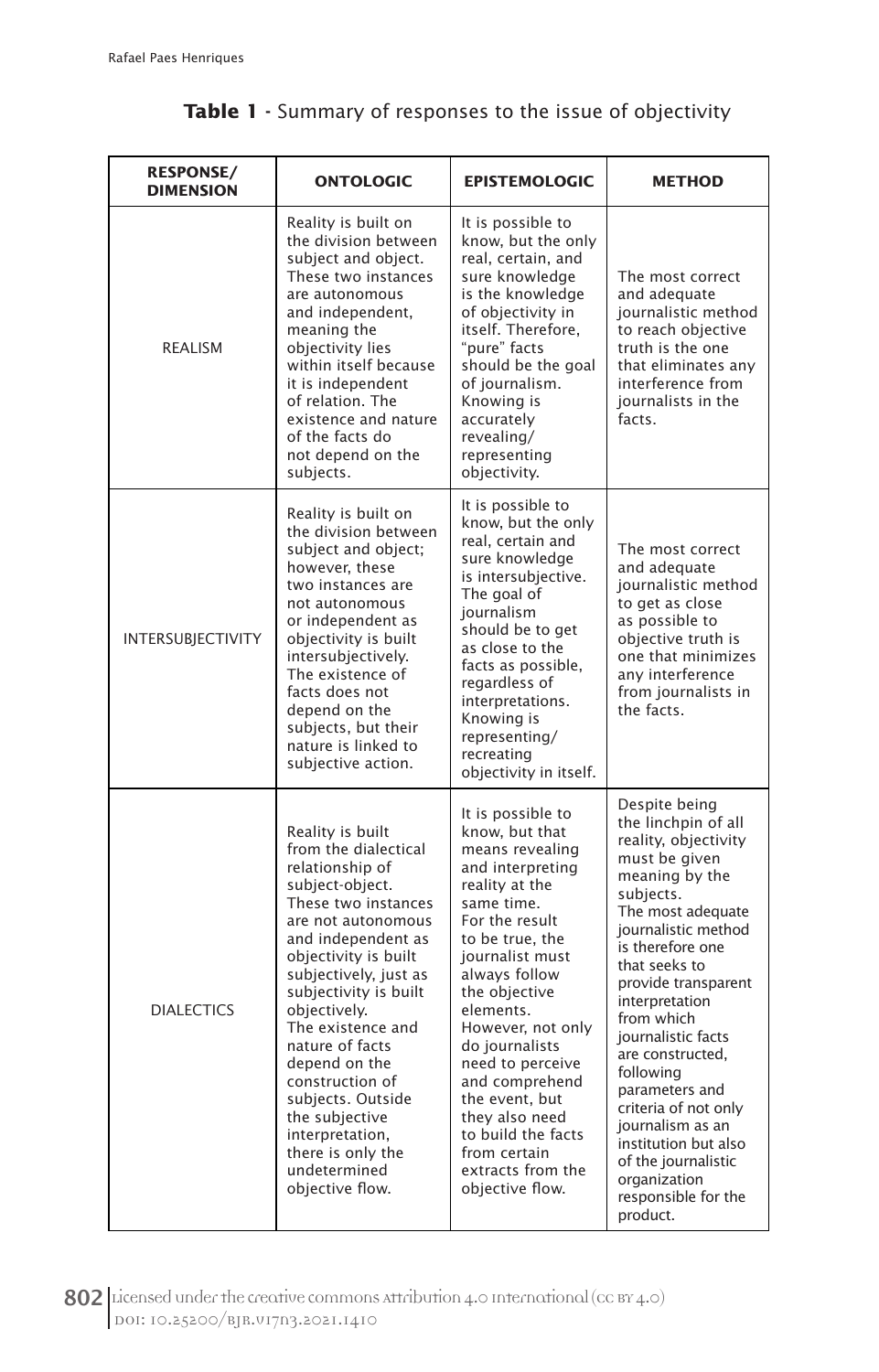| <b>STRATEGIC RITUAL</b> | This dimension is<br>not discussed. | This dimension is<br>not discussed. | The journalistic<br>method is the<br>result of a strategic<br>ritual that claims<br>objectivity and<br>determines a series<br>of procedures<br>for safeguarding<br>journalists from<br>professional<br>pressure and<br>possible legal<br>proceedings. |
|-------------------------|-------------------------------------|-------------------------------------|-------------------------------------------------------------------------------------------------------------------------------------------------------------------------------------------------------------------------------------------------------|
|-------------------------|-------------------------------------|-------------------------------------|-------------------------------------------------------------------------------------------------------------------------------------------------------------------------------------------------------------------------------------------------------|

Source: Henriques (2019, pp.  $2-3$ )<sup>1</sup>.

Another way to summarize ideas in a graph to represent the different theoretical and practical understandings of the work that is involved in journalism is through verbs used by the authors. Since these verbs define the specific action being carried out, choosing which ones to use is not based on just a matter of style or understandability, it is also about forging a relationship between journalism and events (fig. 1).

**Figure 1 -** Journalism X Reality relationship scale



Source: Henriques (2019, p. 4).

Based on this classification, the objective of this paper was to identify the perception of objectivity held by Brazilian journalists. An online questionnaire was organized around three dimensions: 1) ontological; 2) epistemological; and 3) methodological. Each of these dimensions contained two sentences, and the alternatives presented assertions on the four distinct theoretical-practical positions of the classification used in this study.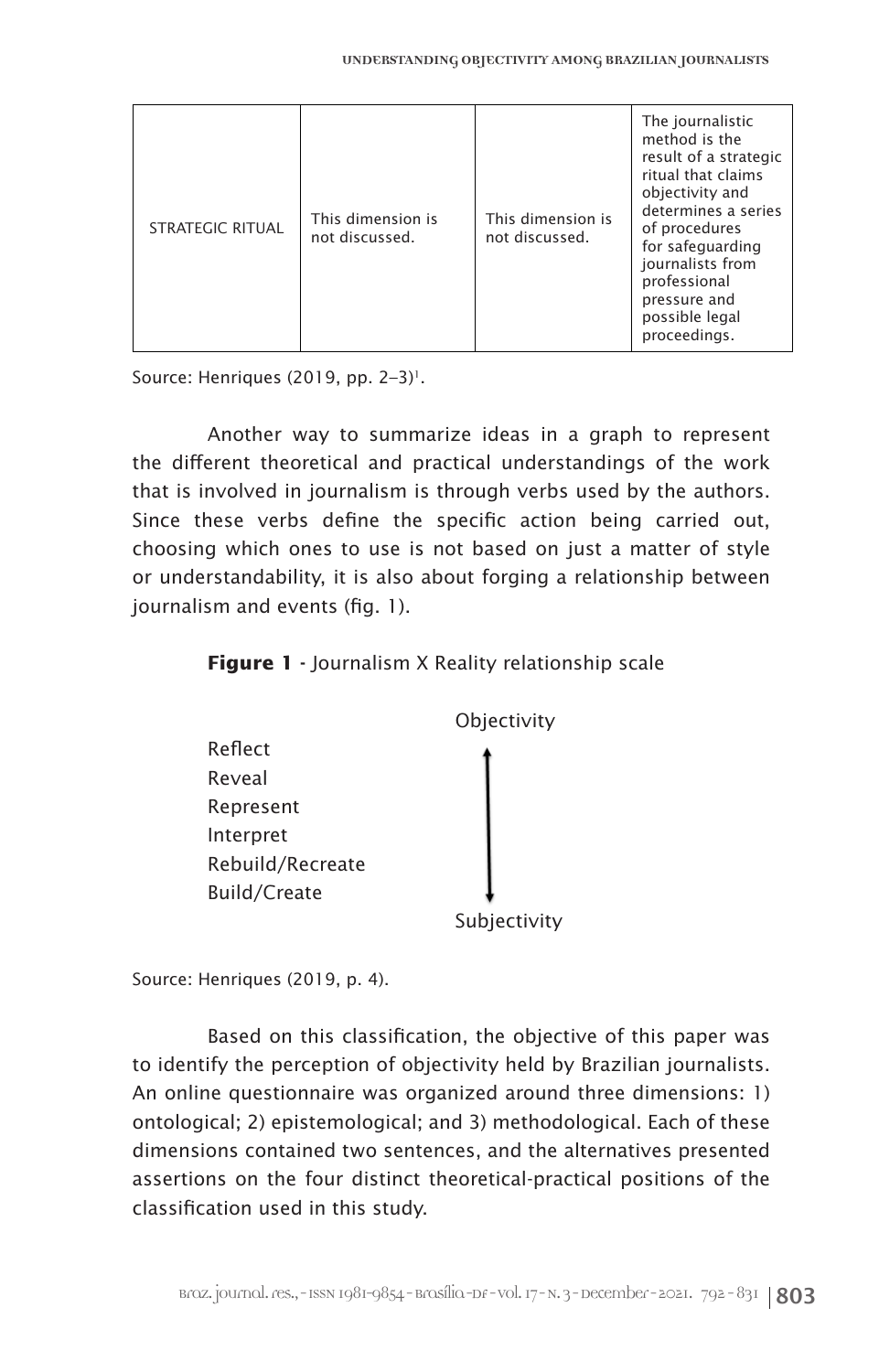# **2. Methodology**

# **2.1 Participants**

A total of 234 Brazilian journalists participated in the survey: 56.4% women; 41.9% men; 0.4% transgender; 0.4% non-binary, and 0.9% unknown. Their length of time in the field varied between "less than 5 years" (24.8%), "between 5 and 10 years" (23.5%), "between 11 and 20 years" (29.1%), and "over 20 years" (22.6%). The participants worked in press relations (45.5%), newsrooms (44.6%), and teaching and researching journalism (42.7%). Most participants working in press relations work in the area of public assistance (45.8%) and business assistance (32.4%), while others work in the service sector (10%) and for unions (4.5%). The participants working in newsrooms work mostly for the mainstream press (47.1%) and the public press (24.4%), followed by the alternative press (16.1%) and union press (2.5%). 61.6% of participants working as teaching and research professionals work for public institutions while 37% work for private institutions.

The survey was conducted with journalists from 22 states, most of whom work in the states of Espírito Santo (21.4%), Bahia (17.9%), São Paulo (13.2%), Federal District (8.5%), Rio de Janeiro (7.3%), Rio Grande do Sul (6.4%), Ceará (3.4%) and Minas Gerais (3.4%). The remaining states (Amazonas, Goiás, Maranhão, Mato Grosso, Mato Grosso do Sul, Pará, Paraíba, Paraná, Pernambuco, Piauí, Rio Grande do Norte, Santa Catarina, Sergipe, and Tocantins) registered on average less than 2.6% each.

#### **2. 2 Instruments and procedures**

Data were collected from an online questionnaire on the Google platform consisting of multiple-choice questions in different types: dichotomous, multiple alternatives, and five-point Likert scale. The final question was open-ended and not mandatory. Links for accessing the questionnaires were emailed to former bachelor and postgraduate journalism students from three scientific associations in the field of communication: SBPJor<sup>2</sup>, Compós<sup>3</sup>, and Intercom<sup>4</sup>. Some links were also shared via WhatsApp groups. In all cases, journalists were asked to forward these links to other information professionals. The questionnaire was made available between 05/01/2019 and 07/01/2019.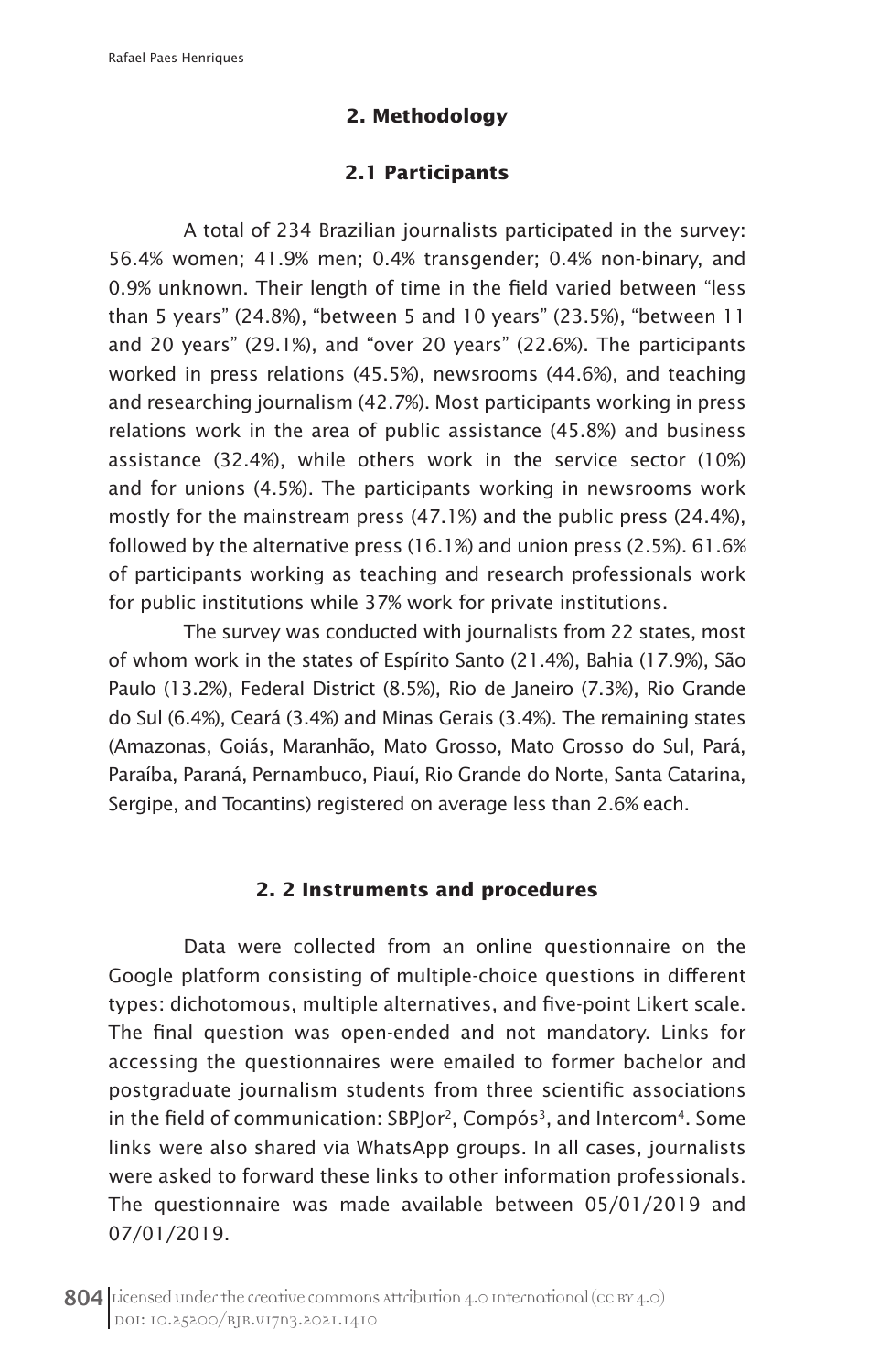Non-probabilistic sampling techniques were used for the 234 Brazilian journalists in this study. This means that there was no strict control over which participants would be selected for membership in the sample and there was a quantifiable probability greater than zero for each member of the Brazilian journalist population. Snowball sampling was the technique chosen for this study due to its relatively convenient format; it involves existing subjects forwarding links to future subjects in a type of recruitment procedure.

Oliveira (2001) explains that non-probabilistic sampling is an efficient technique and can lead to interesting discoveries. What's more, according to this author, is that non-probabilistic sampling may often be preferable to probabilistic sampling. For example, in cases where there is no intention to generalize the results; or when the population to be investigated is reasonably homogeneous; or on occasions when time, financial and human resources constraints make it impossible to carry out any other type of sampling. On the other hand, Oliveira (2001) recognizes the limitations of this type of sampling in terms of the accuracy of its results, which "[...] may contain biases and uncertainties that make the quality of information inferior to that of probabilistic sampling" (Oliveira, 2001, p. 15).

One limitation associated with this type of research which needs to be identified is that knowing whether all the people included in the sample are representative of the population is not possible. Nevertheless, it is noteworthy that, as a requirement of the snowball sampling technique, the participants who are invited to participate were made very aware of what the objectives of the investigation and the desired interviewee profile were. These details were also clearly laid out in the Terms of Free and Informed Consent, as described in the Google Forms header. However, it was "impossible to fully control how people recommend which researchers to be members of their personal network" (Vinuto, 2014, p. 208).

Even though the sampling was built unconditionally, the almost equal distribution of participants concerning gender, length of employment, and area of expertise stands out. We would also like to draw attention to the wide geographic coverage of the sample, with 81.5% of the states represented by journalist participation, although the number of respondents is not related to the population of each of these states. This does show a selection bias in regions where there was more direct contact with journalists who were not only invited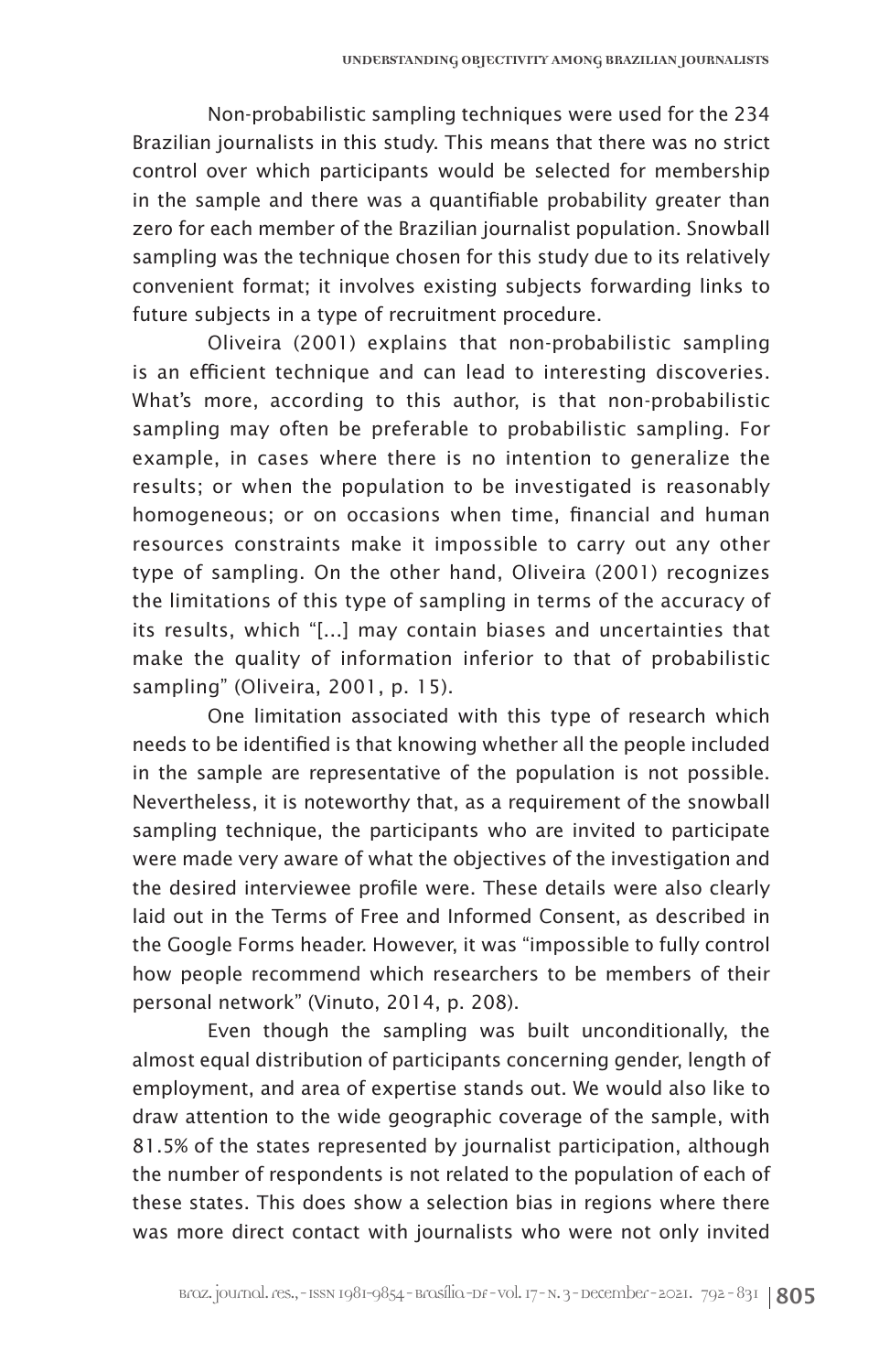to participate but were also encouraged to forward the invitations to other information professionals so that they may participate.

The participants answered the questions giving their level of agreement with the statements. These questions were included in the three dimensions on which we built the four-answer classification for the issue of journalistic objectivity, using a 5-point Likert scale:

| Scale | Value                      |
|-------|----------------------------|
|       | strongly disagree          |
|       | disagree                   |
|       | neither agree nor disagree |
|       | agree                      |
|       | strongly agree             |

**Table 2 -** Likert Scale

The following groups of statements were used to measure the ontological understandings of the four alternatives in the classification:

| Ontological Dimension      |                                                                      |  |  |
|----------------------------|----------------------------------------------------------------------|--|--|
| Classification<br>Position |                                                                      |  |  |
| Realism                    | the facts are reality                                                |  |  |
| Intersubjectivity          | the facts are independent of the subject                             |  |  |
| <b>Dialectics</b>          | the facts are always the result of an interpretation<br>of reality   |  |  |
| Strategic ritual           | the issue of objectivity does not concern the<br>nature of the facts |  |  |

To verify the perception of the epistemological dimension, the alternatives were grouped in the following way: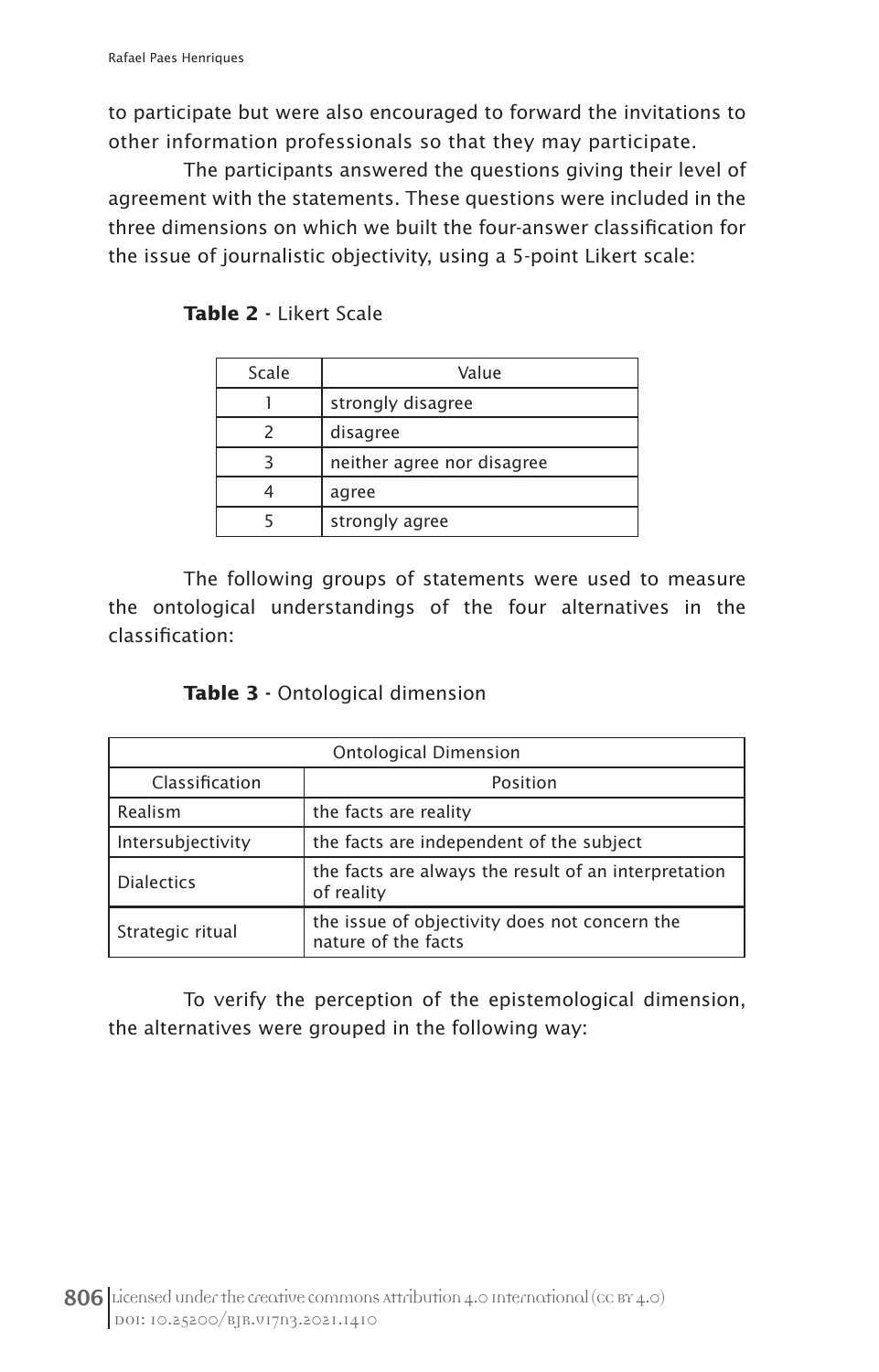| Epistemological Dimension |                                                                       |  |  |
|---------------------------|-----------------------------------------------------------------------|--|--|
| Classification            | Position                                                              |  |  |
| Realism                   | understanding correctly is understanding<br>objectivity in itself     |  |  |
| Intersubjectivity         | understanding is approaching objectivity                              |  |  |
| <b>Dialectics</b>         | understanding is revealing and also interpreting<br>objective reality |  |  |
| Strategic ritual          | the issue of objectivity does not concern<br>understanding            |  |  |

#### **Table 4 -** Epistemological dimension

The groups for the methodological dimension consisted of:

| Methodological dimension |                                                                                           |  |  |
|--------------------------|-------------------------------------------------------------------------------------------|--|--|
| Classification           | Position                                                                                  |  |  |
| Realism                  | the applied method eliminates all subjective<br>interference                              |  |  |
| Intersubjectivity        | the applied method minimizes all subjective<br>interference                               |  |  |
| <b>Dialectics</b>        | the applied method must respect the objectivity<br>and add transparency to the subjective |  |  |
| Strategic ritual         | the applied method is a safeguarding strategic<br>ritual for journalists                  |  |  |

#### **Table 5 -** Methodological dimension

 In each of the three dimensions, the statements representing each position were presented in random order.

Data analyses were performed using the SPSS software (version 2.3) to describe the frequency and identify the distribution of the four positions on the issue of journalistic objectivity. For this purpose, descriptive analyses of frequency, mean, standard deviation, and quartiles were performed. A frequency analysis was also used for the last multiple-choice question, which asked for a general definition of journalistic objectivity. For the groups of similar questions on ontological, epistemological, and methodological conceptions, a standardized average was obtained with subsequent comparisons made according to gender, length of employment, sector of professional activity, and type of press – for those who work in newsrooms<sup>5</sup>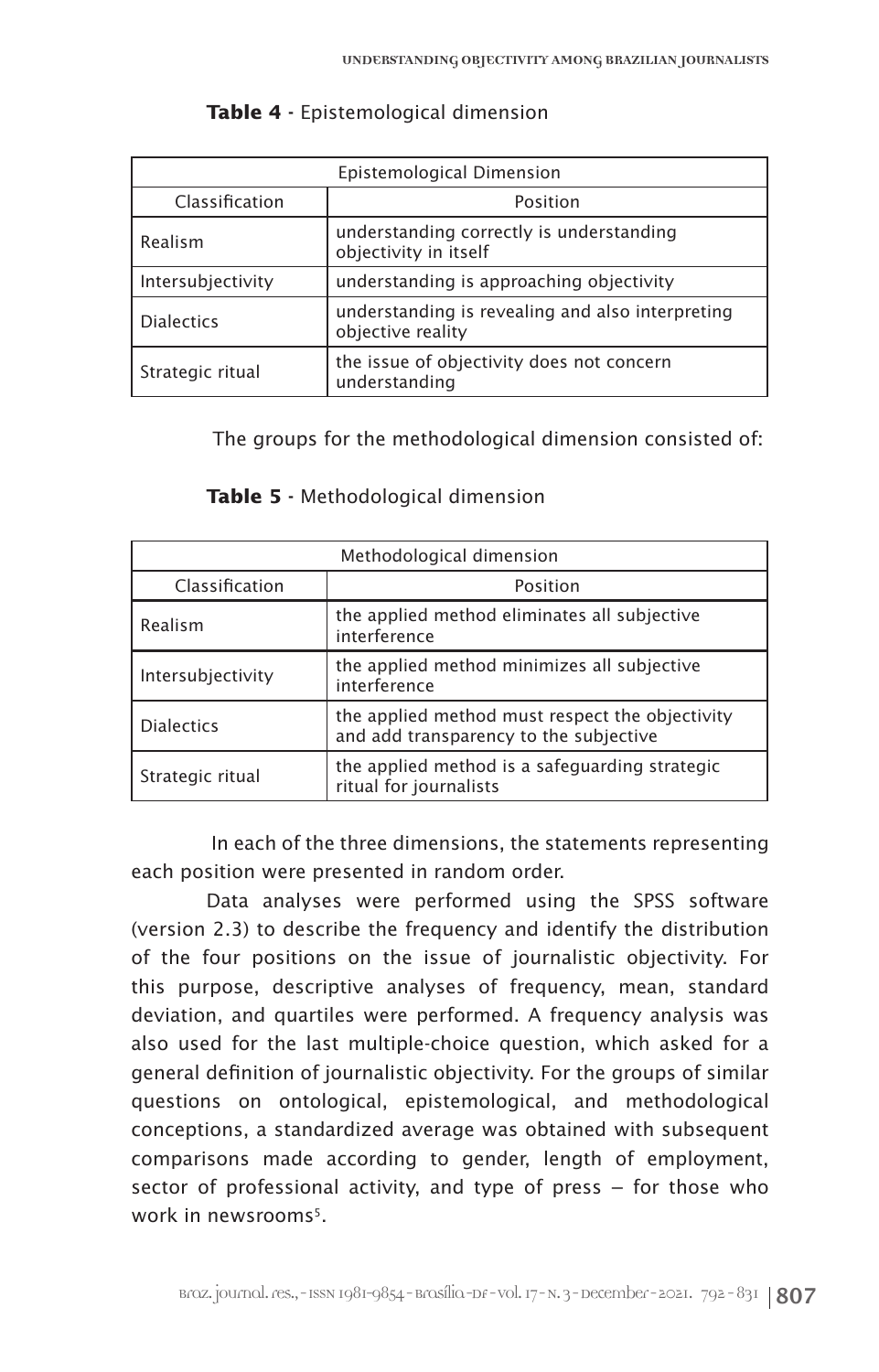Several studies have already pointed out the strengths and weaknesses of the use of online questionnaires in scientific research. In an extensive review of literature, Evans and Mathur (2018) summarize the advantages and disadvantages of this research tool, drawing attention to the convenience, low cost, ease of use, and reach that internet forms can provide, but they also highlight its impersonality, its difficulties in understanding the questions, in controlling and selecting the sample, and even its low response rate, as its main weaknesses.

In terms of investigation, the journalists in this research are a reasonably homogeneous group and, on the whole, they do not have difficulties accessing the internet, at least not in the workplace, where connection and functionality are strong. We also find it important to state that using the online questionnaire allowed for: a) faster collection of the professionals' answers, particularly those in remote locations throughout the country; b) facility of data entry, tabulation, and analysis; c) the convenience of participants being able to answer the questions at a time best suited for them; and d) the operational simplicity to direct certain questions to specific members of the public (teachers/researchers, editorial staff or advisors).

The main drawback of using this online tool is the difficulties it presents in controlling and selecting the sample among demographic and professional characteristics relevant to the research issue. This difficulty comes from the fact that the analysis seeks to measure the perceptions of journalists from all over Brazil on a difficult and abstract concept. Another disadvantage was the impersonal feel of the survey, something which is inherent to an online questionnaire. The questions had to be worded carefully, they needed to be absolutely clear and direct in order to avoid any misunderstandings on the part of the participants which could end up compromising the results, or even result in participants not responding to the survey, which would influence the response rate. As the results show, journalists did indicate a slight difficulty in understanding the concept, which may also be a consequence of the way the sentences were worded in the questionnaire.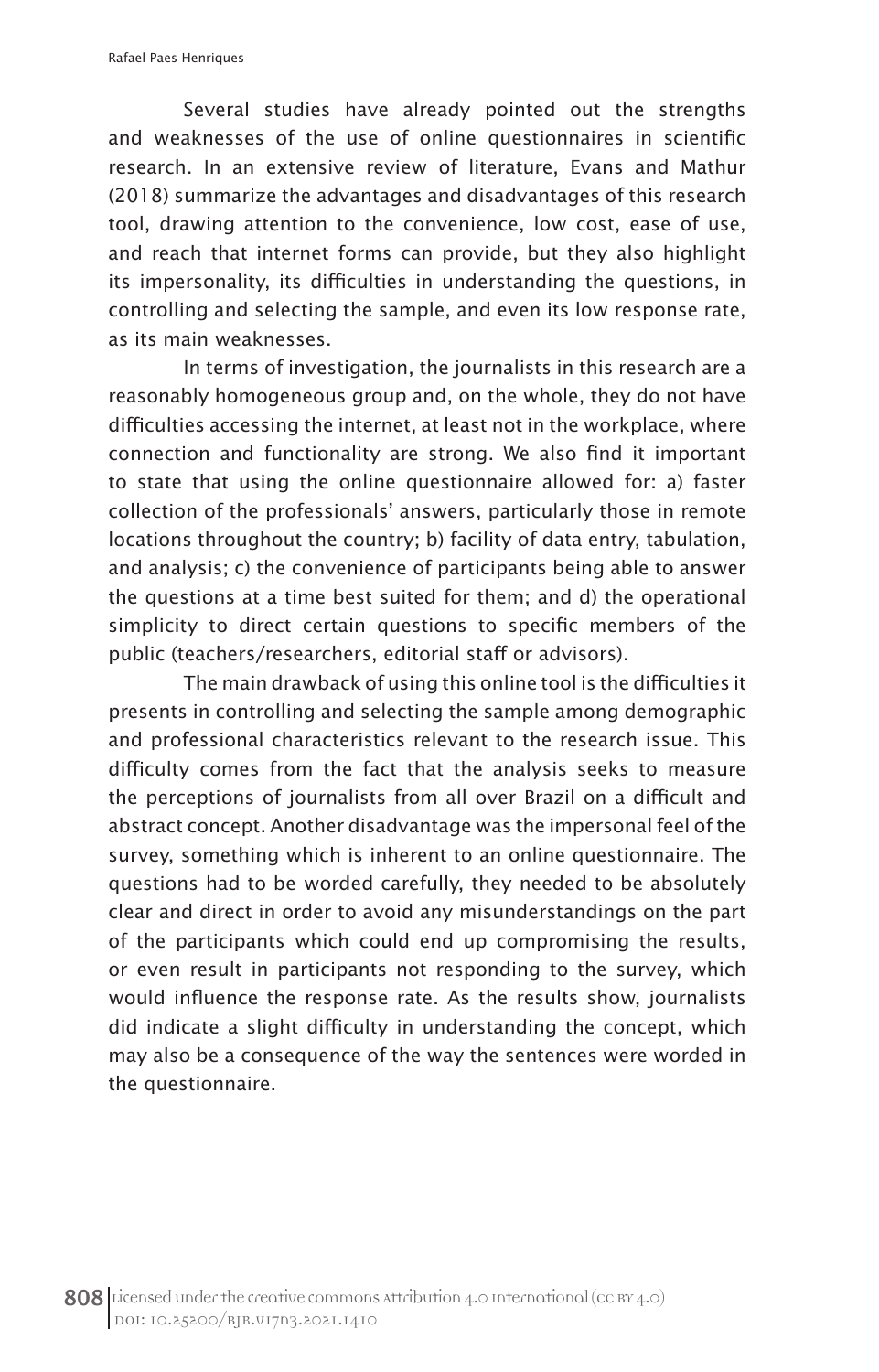# **3. Results and discussion**

# **3.1 Ontological dimension**

# **3.1.1 Realism**

The first sentence from this group of statements regarding the nature of the facts reads: "The facts are the raw material of journalism and correspond to the reality before whatever journalistic coverage is being performed". The results are shown in the table below:

Table 6 - Results from the first sentence on understanding realism as an ontological condition

| Average                       |                          |                          | 4.02                     |
|-------------------------------|--------------------------|--------------------------|--------------------------|
| Agree or strongly agree       |                          |                          | 76%                      |
| Neither agree nor disagree    |                          |                          | 12.8%                    |
| Disagree or strongly disagree | 11.1%                    |                          |                          |
| D.P.                          | 1 <sup>st</sup> Quartile | 2 <sup>nd</sup> Quartile | 3 <sup>rd</sup> Quartile |
| 1.06<br>4<br>⊿                |                          |                          |                          |

The second sentence on ontological realism reads: "When they come into contact with reality, journalists are faced with events whose meanings are already there but have yet to be discovered".

**Table 7 -** *Results from the second sentence on understanding realism as an ontological condition*

| Average                       |                          |                          |  | 2.7          |
|-------------------------------|--------------------------|--------------------------|--|--------------|
| Agree or strongly agree       |                          |                          |  | 32%          |
| Neither agree nor disagree    |                          |                          |  | 20.5%        |
| Disagree or strongly disagree |                          |                          |  | 47.4%        |
| D.P.                          | 1 <sup>st</sup> Quartile | 2 <sup>nd</sup> Quartile |  | 3rd Quartile |
| 129                           |                          |                          |  |              |

The overall average frequency of understanding realism as an ontological condition was  $3.35$  (DP = 0.92), ranging from 1 to 5. About 37% of the participants tend to agree or strongly agree with this position (1<sup>st</sup> quartile = 2.5;  $2^{nd}$  quartile = 3.5;  $3^{rd}$  quartile = 4) and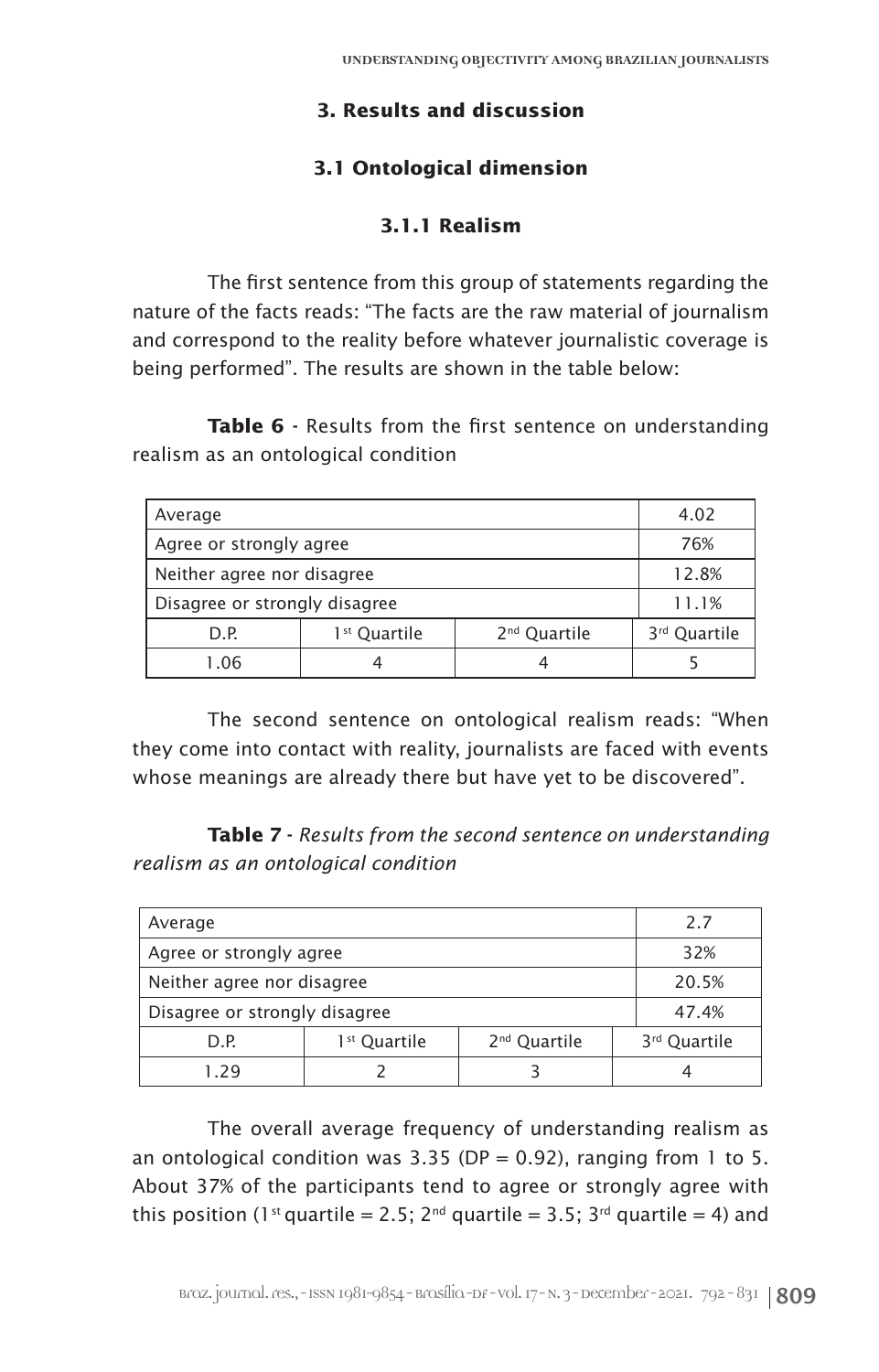approximately half of the participants tended to be "impartial", with responses between 2 .5 and 3.5.

# **3.1.2 Intersubjectivity**

The first sentence from this group of statements reads: "The facts themselves are objectivity, in other words, they are the reality, regardless of their contact with journalists".

**Table 8** - Results from the first sentence on understanding intersubjectivity as an ontological condition

| Average                       |                          |                          | 2.8                      |
|-------------------------------|--------------------------|--------------------------|--------------------------|
| Agree or strongly agree       |                          |                          | 38.8%                    |
| Neither agree nor disagree    |                          |                          | 22.6%                    |
| Disagree or strongly disagree |                          |                          | 53.5%                    |
| D.P.                          | 1 <sup>st</sup> Quartile | 2 <sup>nd</sup> Quartile | 3 <sup>rd</sup> Quartile |
| 1.40                          |                          |                          |                          |

The second sentence from this same group reads: "Representing pure reality, before any subjective interference by the journalist, means to reveal things as they are".

**Table 9** - Results from the second sentence on understanding intersubjectivity as an ontological condition

| Average                       |                          |                          | 2.53                     |
|-------------------------------|--------------------------|--------------------------|--------------------------|
| Agree or strongly agree       |                          |                          | 26.5%                    |
| Neither agree nor disagree    |                          |                          | 20.9%                    |
| Disagree or strongly disagree |                          |                          | 52.6%                    |
| D.P.                          | 1 <sup>st</sup> Quartile | 2 <sup>nd</sup> Quartile | 3 <sup>rd</sup> Quartile |
| 1.34                          |                          |                          |                          |

The overall average frequency of understanding intersubjectivity as an ontological condition was 2.66 (DP =  $1.17$ ), ranging from 1 to 5. About 21% of the participants tend to agree or strongly agree with this global position (1<sup>st</sup> quartile = 2.5;  $2^{nd}$  quartile  $= 2.5$ ; 3<sup>rd</sup> quartile  $= 3.5$ ) and approximately 70% of the participants did not agree, with responses less than 3.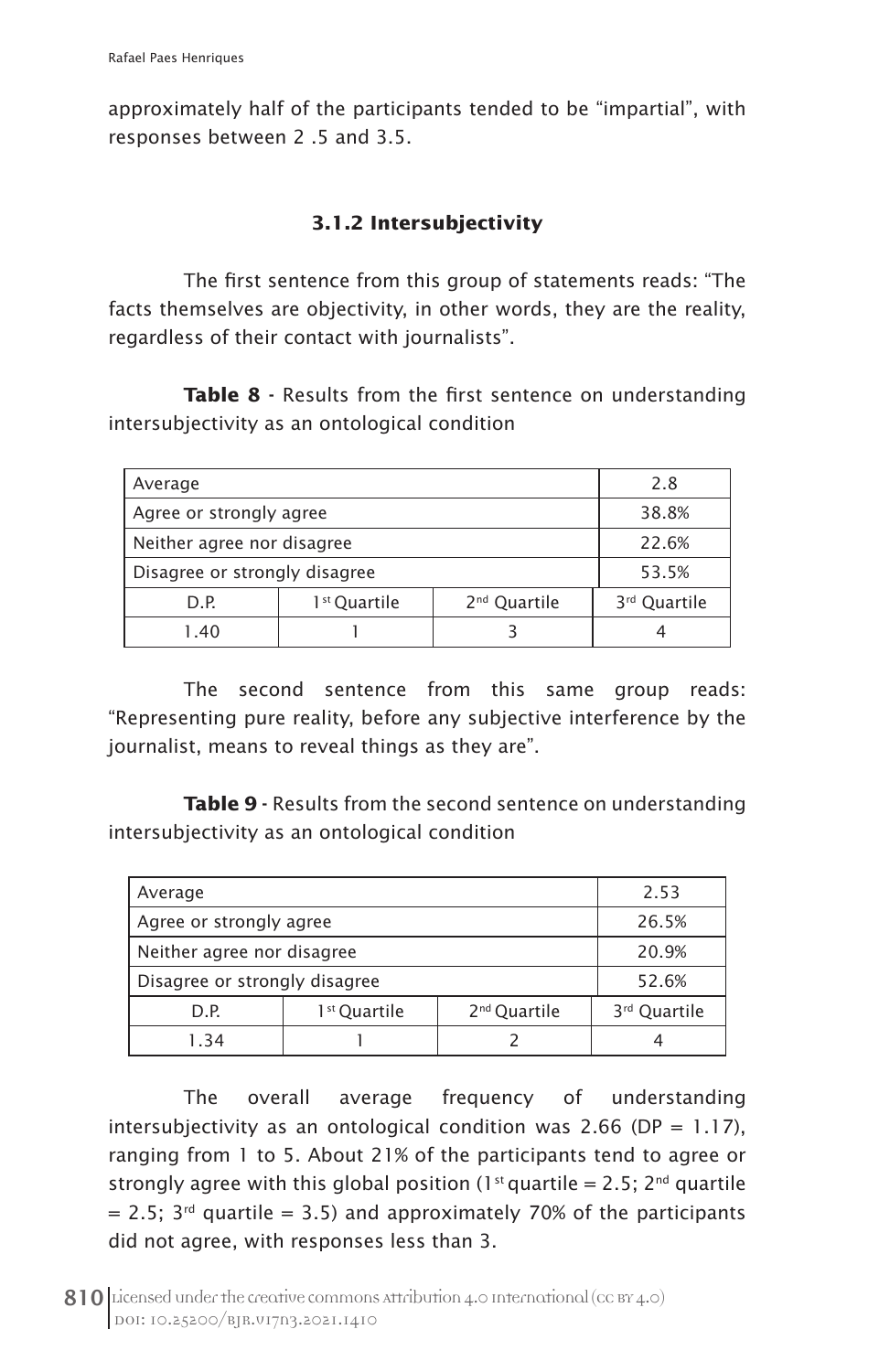#### **3.1.3 Dialectics**

The first sentence from this group of statements reads: "The existence of facts independent from subjects cannot be affirmed. Journalistic facts, for example, are the result of an interpretation of reality, operated by journalism as an institution".

Table 10 - Results from the first sentence on understanding dialectics as an ontological condition

| Average                       |                          |                          | 4.19                     |
|-------------------------------|--------------------------|--------------------------|--------------------------|
| Agree or strongly agree       |                          |                          | 80.8%                    |
| Neither agree nor disagree    |                          |                          | 9.8%                     |
| Disagree or strongly disagree |                          |                          | 9.4%                     |
| D.P.                          | 1 <sup>st</sup> Quartile | 2 <sup>nd</sup> Quartile | 3 <sup>rd</sup> Quartile |
| 1.08                          |                          |                          |                          |

The second sentence from this same group reads: "Instead of an essence hiding behind events, what we call reality always depends on the perspective that is adopted to determine the world". The results were similar to those from the statement above.

Table 11 - Results from the second sentence on understanding dialectics as an ontological condition

| Average                       | 4.18                     |                          |                          |
|-------------------------------|--------------------------|--------------------------|--------------------------|
| Agree or strongly agree       | 83%                      |                          |                          |
| Neither agree nor disagree    | 9.4%                     |                          |                          |
| Disagree or strongly disagree | 7.7%                     |                          |                          |
| D.P.                          | 1 <sup>st</sup> Quartile | 2 <sup>nd</sup> Quartile | 3 <sup>rd</sup> Quartile |
| 0.99                          |                          |                          |                          |

The overall average frequency of understanding dialectics as an ontological condition was  $4.18$  (DP = 0.89), ranging from 1 to 5. About 76% of the participants registered frequencies greater than 4 and agreed with this position (1<sup>st</sup> quartile = 4; 2<sup>nd</sup> quartile = 4,5; 3<sup>rd</sup> quartile  $= 5$ ).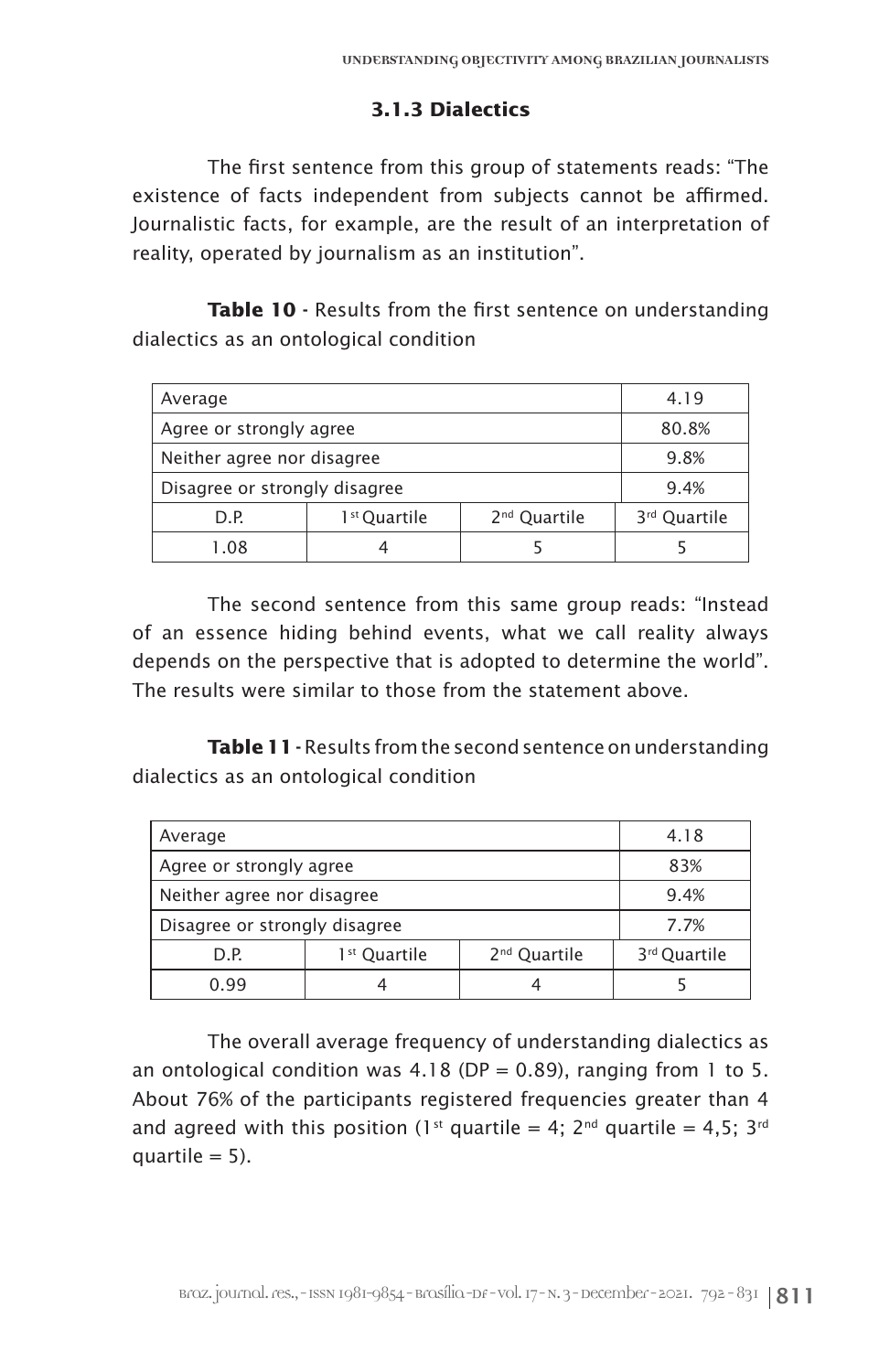# **3.1.4 Strategic ritual**

The first sentence from this group of statements reads: "Journalists are concerned with presenting facts that appear objective, as a way to avoid any possible legal proceedings"*.*

**Table 12** - Results from the first sentence on understanding strategic ritual as an ontological condition

| Average                       |                          |     | 2.5   |
|-------------------------------|--------------------------|-----|-------|
| Agree or strongly agree       |                          |     | 23.1% |
| Neither agree nor disagree    |                          |     | 26.9% |
| Disagree or strongly disagree | 50%                      |     |       |
| D.P.                          | 3 <sup>rd</sup> Quartile |     |       |
| 122                           |                          | 2.5 |       |

A second sentence from this same group of statements reads: "Reality in journalism is the result of a method that seeks to not involve journalists in the process of building news reports".

**Table 13** - Results from the second sentence on understanding strategic ritual as an ontological condition

| Average                                                      |  |  | 2.61                     |
|--------------------------------------------------------------|--|--|--------------------------|
| Agree or strongly agree                                      |  |  | 33.3%                    |
| Neither agree nor disagree                                   |  |  | 15.8%                    |
| Disagree or strongly disagree                                |  |  | 50.9%                    |
| 2 <sup>nd</sup> Quartile<br>1 <sup>st</sup> Quartile<br>D.P. |  |  | 3 <sup>rd</sup> Quartile |
| 1.36                                                         |  |  |                          |

The overall average frequency of understanding strategic ritual as an ontological condition was 2.55 (DP =  $0.98$ ), ranging from 1 to 5. About 87% of the participants registered frequencies lesser than 3.5 and did not agree with this position (1<sup>st</sup> quartile = 2; 2<sup>nd</sup> quartile =  $2.5$ ;  $3<sup>rd</sup>$  quartile =  $3.5$ ).

The results from this dimension show that the journalists in our sampling are not very clear about the nature of the events. While the journalists do agree that the facts need to be interpreted by the subjects, in terms of selecting the objective flow, they also strongly agreed with a sentence that expressed the idea that the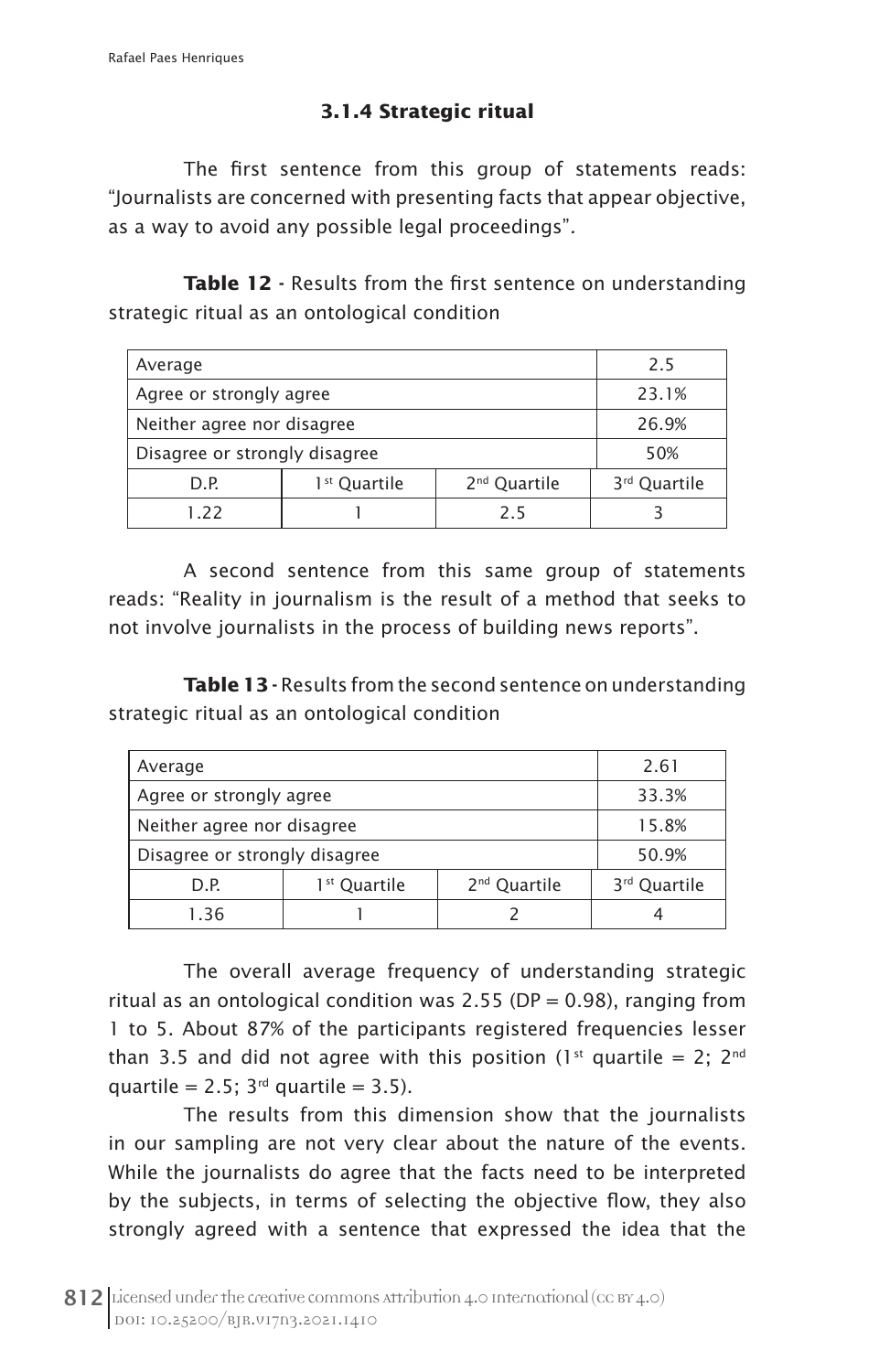facts correspond to reality before building the news report. They do not seem to see any contradiction between defending the essential anteriority of the events and the active position of a journalist who seeks out the pre-existing meanings of the events.

#### **3.2 Epistemological dimension**

#### **3.2.1 Realism**

The first sentence from this group of statements regarding the possibility of knowing reality reads: "Journalism produces accurate knowledge only when it achieves objectivity. To accomplish this, it is necessary to eliminate the subjective interferences in the whole journalistic procedure".

Table 14 - Results from the first sentence on understanding realism as an epistemological condition

| Average                       |                          |                          | 2.39                     |
|-------------------------------|--------------------------|--------------------------|--------------------------|
| Agree or strongly agree       |                          |                          | 24.3%                    |
| Neither agree nor disagree    |                          |                          | 17.1%                    |
| Disagree or strongly disagree | 58.6%                    |                          |                          |
| D.P.                          | 1 <sup>st</sup> Quartile | 2 <sup>nd</sup> Quartile | 3 <sup>rd</sup> Quartile |
| 1.32                          |                          |                          |                          |

A second sentence from this same group of statements reads: "Journalism finds the truth when it presents the facts as they are, without any subjective interference; the truth is reached when journalism manages to reveal the objective reality".

**Table 15** - Results from the second sentence on understanding realism as an epistemological condition

| Average                       |                          |  | 2.61  |
|-------------------------------|--------------------------|--|-------|
| Agree or strongly agree       | 34.2%                    |  |       |
| Neither agree nor disagree    |                          |  | 14.5% |
| Disagree or strongly disagree | 51.3%                    |  |       |
| D.P.                          | 3 <sup>rd</sup> Quartile |  |       |
| 1.38                          |                          |  |       |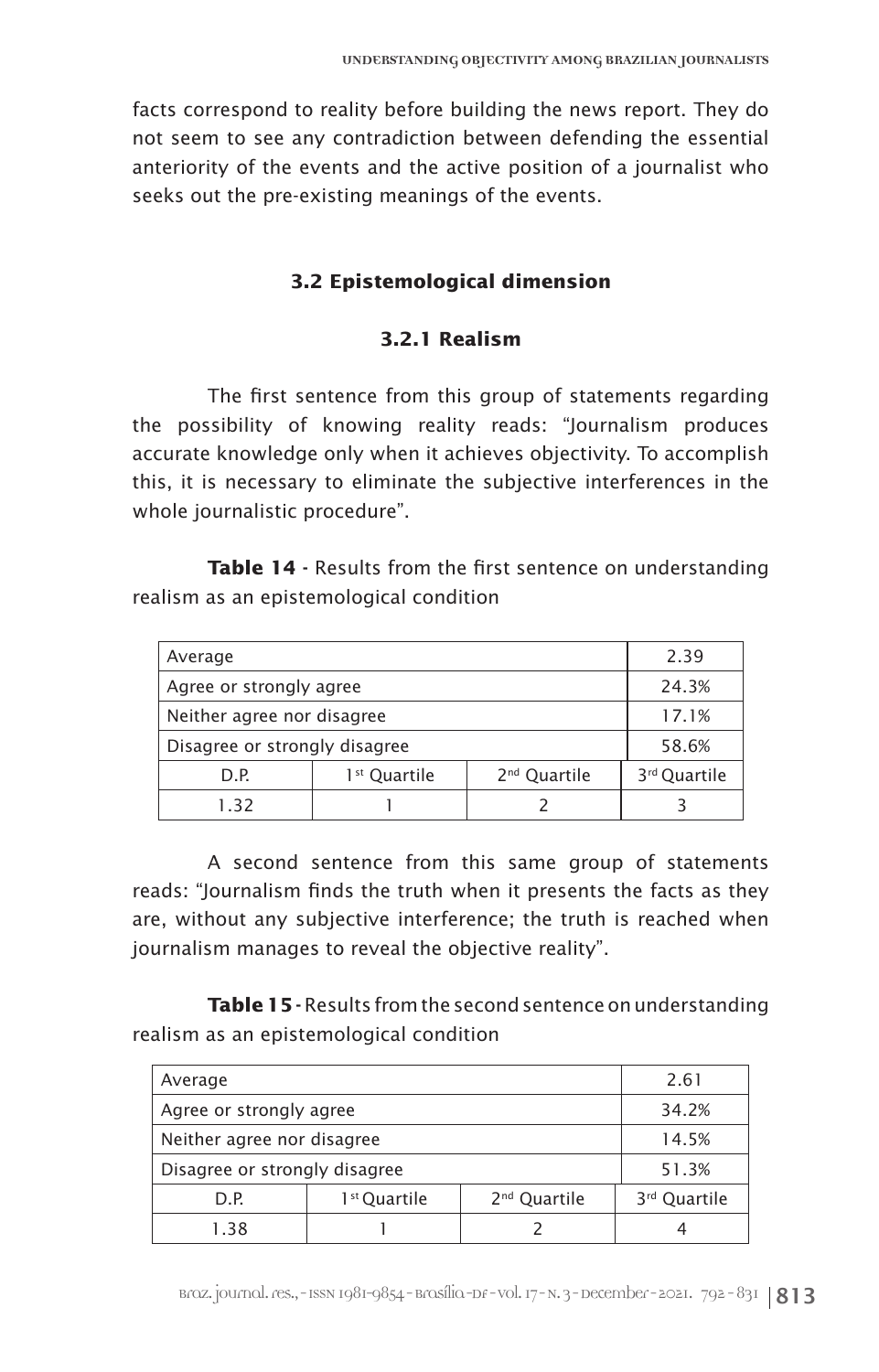The overall average frequency of understanding realism as an epistemological condition was 2.5 (DP = 1.21), ranging from 1 to 5. About 72% of the participants registered frequencies lesser than 3 and did not agree with this position (1<sup>st</sup> quartile = 1.5; 2<sup>nd</sup> quartile = 2.5:  $3^{rd}$  quartile = 3.5).

# **3.2.2 Intersubjectivity**

The first sentence in this group of statements reads: "It is necessary to minimize subjective interferences in the journalistic production process to get as close as possible to objectivity; the only source of certain and secure knowledge".

Table 16 - Results from the first sentence on understanding intersubjectivity as an epistemological condition

| Average                                                      |  |  | 3.02                     |
|--------------------------------------------------------------|--|--|--------------------------|
| Agree or strongly agree                                      |  |  | 42.3%                    |
| Neither agree nor disagree                                   |  |  | 18.4%                    |
| Disagree or strongly disagree                                |  |  | 39.3%                    |
| 1 <sup>st</sup> Quartile<br>2 <sup>nd</sup> Quartile<br>D.P. |  |  | 3 <sup>rd</sup> Quartile |
| 1.35                                                         |  |  |                          |

A second sentence from this same group of statements reads: "As it is not possible to access pure facts, truth in journalism is a relentless search for an approximation of objective reality. The more voices that agree with a particular reading, the greater the chance for journalism to be closer to the truth".

**Table 17** - Results from the second sentence on understanding intersubjectivity as an epistemological condition

| Average                       |                          |  | 3.61  |
|-------------------------------|--------------------------|--|-------|
| Agree or strongly agree       | 62.8%                    |  |       |
| Neither agree nor disagree    |                          |  | 37.2% |
| Disagree or strongly disagree |                          |  | 20.5% |
| D.P.                          | 3 <sup>rd</sup> Quartile |  |       |
| 1.25                          |                          |  |       |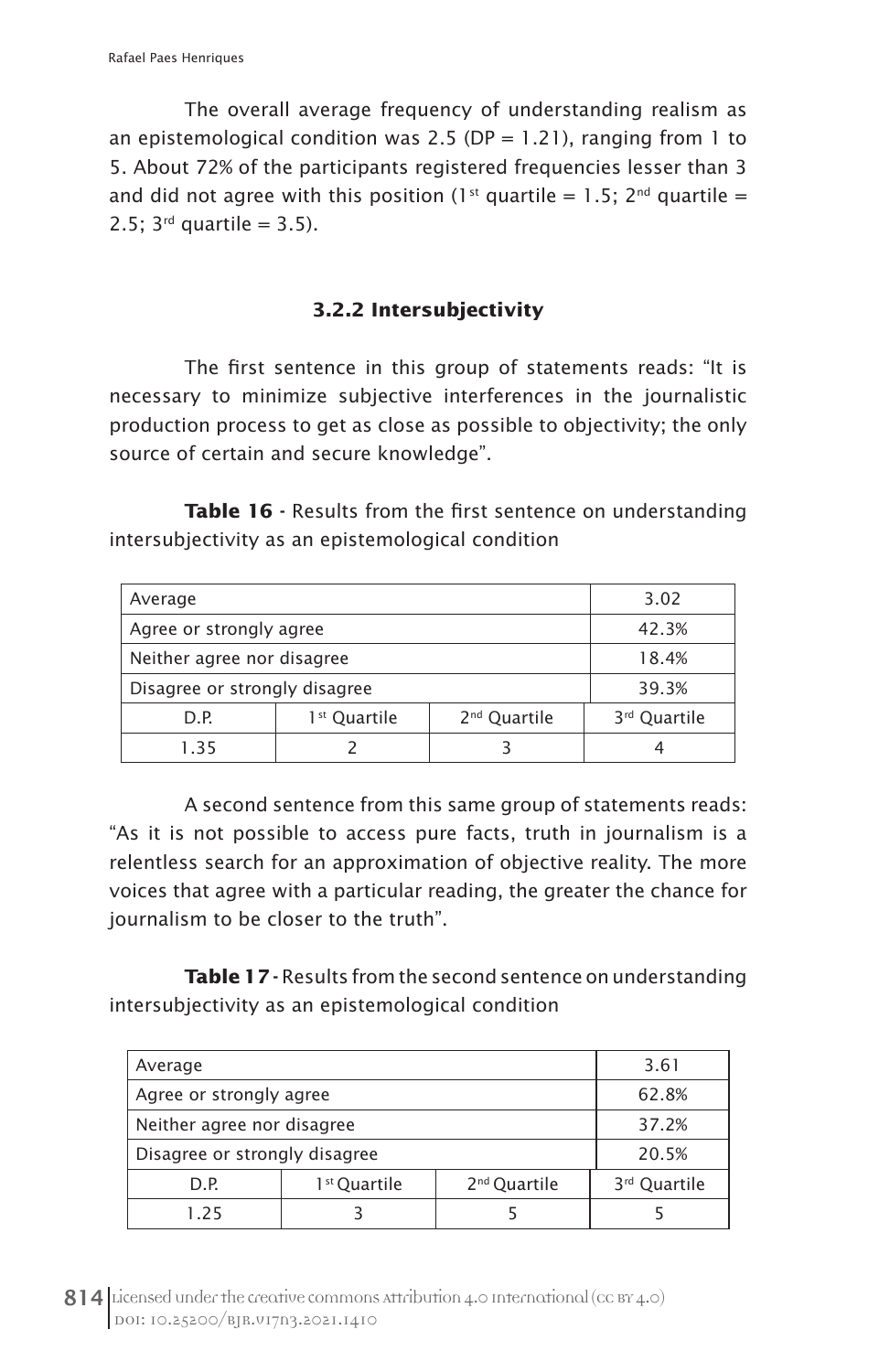The overall average frequency of understanding intersubjectivity as an epistemological condition was 3.32 (DP = 0.99), ranging from 1 to 5. About 73% of the participants registered frequencies greater than 3, of which 38% agreed strongly with this position (1<sup>st</sup> quartile = 1.5;  $2^{nd}$  quartile = 2.5;  $3^{rd}$  quartile = 3.5).

### **3.2.3 Dialectics**

The first sentence from this group of statements reads: "To know is to interpret. Journalism adequately knows reality when it interprets events according to its principles and procedures".

**Table 18** - Results from the first sentence on understanding dialectics as an epistemological condition

| Average                                                      |  |  | 3.6          |
|--------------------------------------------------------------|--|--|--------------|
| Agree or strongly agree                                      |  |  | 63.3%        |
| Neither agree nor disagree                                   |  |  | 18.4%        |
| Disagree or strongly disagree                                |  |  | 18.3%        |
| 2 <sup>nd</sup> Quartile<br>1 <sup>st</sup> Quartile<br>D.P. |  |  | 3rd Quartile |
| 1.23                                                         |  |  |              |

A second sentence from this same group of statements reads: "Truth in journalism is the result of the relationship established between journalists and events. As this relationship is determined historically and socially, this truth is always partial".

**Table 19** - Results from the second sentence on understanding dialectics as an epistemological condition

| Average                                                      |  |  | 4.05                     |
|--------------------------------------------------------------|--|--|--------------------------|
| Agree or strongly agree                                      |  |  | 81.9%                    |
| Neither agree nor disagree                                   |  |  | 14.1%                    |
| Disagree or strongly disagree                                |  |  | 8.5%                     |
| 2 <sup>nd</sup> Quartile<br>1 <sup>st</sup> Quartile<br>D.P. |  |  | 3 <sup>rd</sup> Quartile |
| 1.06                                                         |  |  |                          |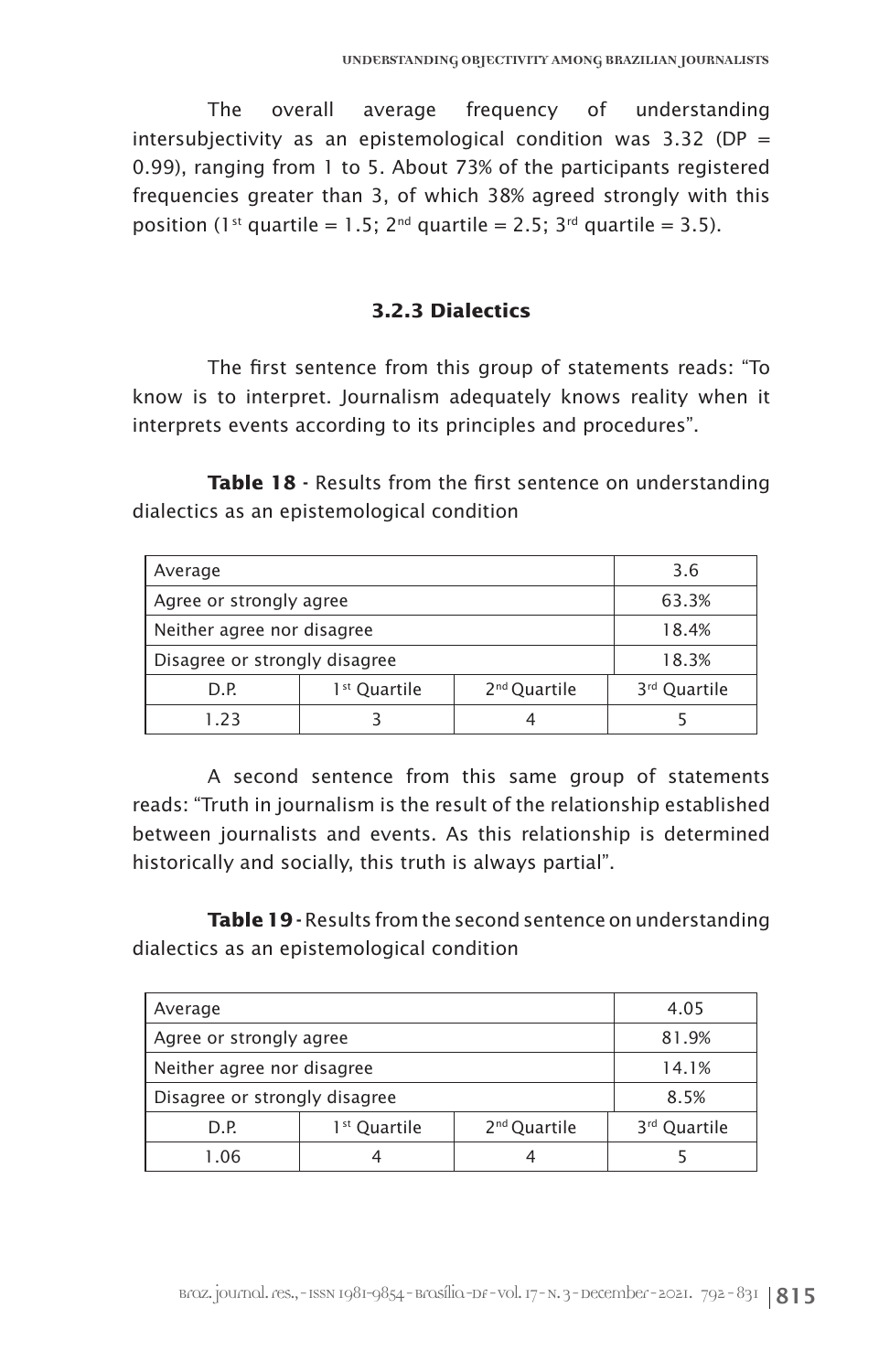The overall average frequency of understanding dialectics as an epistemological condition was  $3.83$  (SD = 0.84), ranging from 1 to 5. About 89% of participants reported frequencies greater than 3, of which 58% strongly agreed with this position (1<sup>st</sup> quartile = 3; 2<sup>nd</sup> quartile = 4;  $3<sup>rd</sup>$  quartile = 4.5).

### **3.2.4 Strategic ritual**

The first sentence from this group of statements reads: "The knowledge produced by journalism is the result of the application of a methodology that intends to free journalists from being responsible for what they publish".

Table 20 - Results from the first sentence on understanding strategic ritual as an epistemological condition

| Average                                                      |     |  | 2.49                     |
|--------------------------------------------------------------|-----|--|--------------------------|
| Agree or strongly agree                                      | 26% |  |                          |
| Neither agree nor disagree                                   |     |  | 19.2%                    |
| Disagree or strongly disagree                                |     |  | 54.8%                    |
| 2 <sup>nd</sup> Quartile<br>1 <sup>st</sup> Quartile<br>D.P. |     |  | 3 <sup>rd</sup> Quartile |
| 1.23                                                         |     |  |                          |

A second sentence from this same group of statements reads: "Journalistic techniques and procedures exist to give news reports the impression of truth and relieve journalists of any implications".

Table 21 - Results from the second sentence on understanding strategic ritual as an epistemological condition

| Average                                                      |  |  | 2.79                     |
|--------------------------------------------------------------|--|--|--------------------------|
| Agree or strongly agree                                      |  |  | 37.7%                    |
| Neither agree nor disagree                                   |  |  | 17.5%                    |
| Disagree or strongly disagree                                |  |  | 44.9%                    |
| 1 <sup>st</sup> Quartile<br>2 <sup>nd</sup> Quartile<br>D.P. |  |  | 3 <sup>rd</sup> Quartile |
| 1.34                                                         |  |  |                          |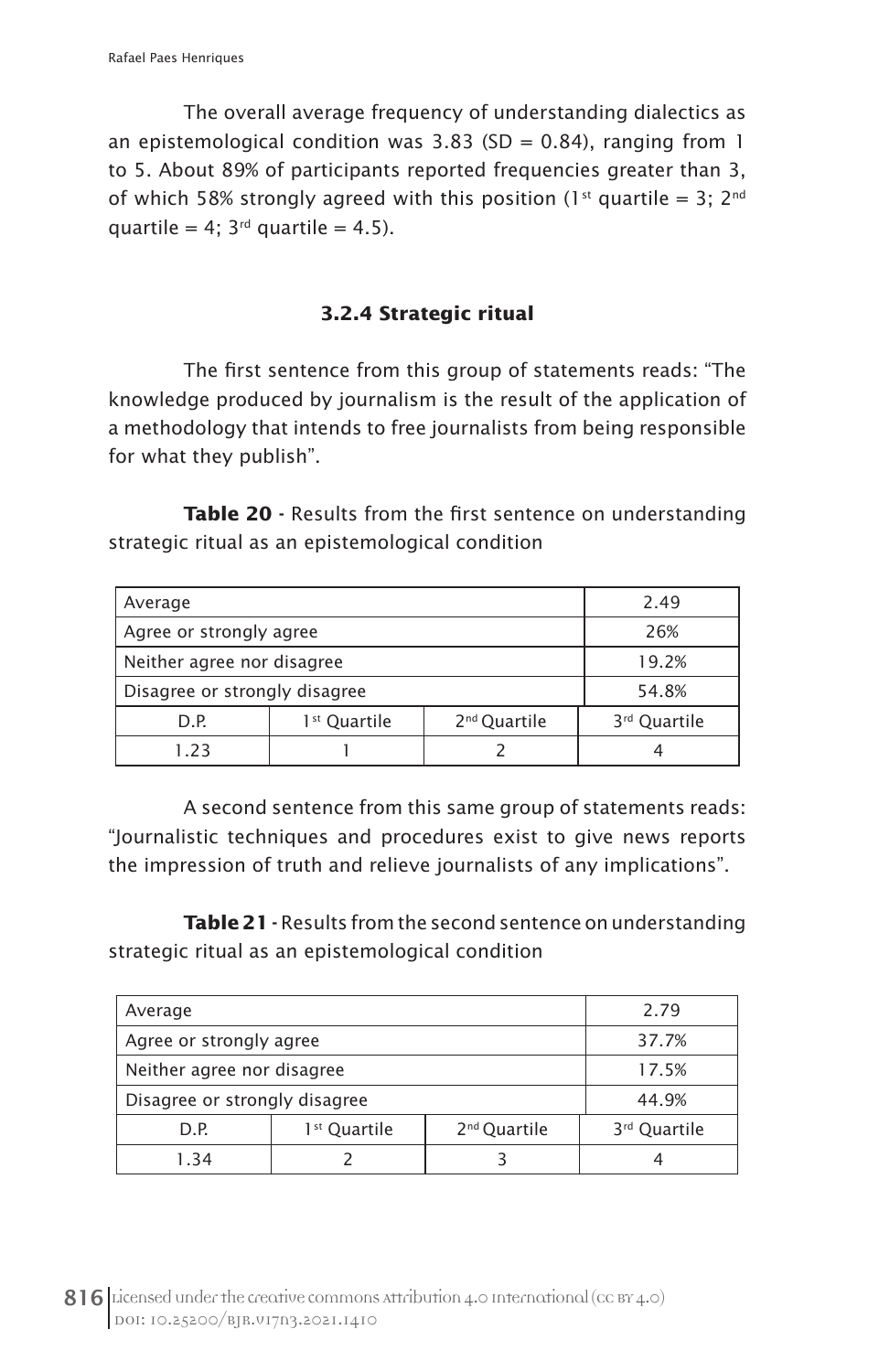The overall average frequency of understanding strategic ritual as an epistemological condition was 2.64 (SD =  $1.11$ ), ranging from 1 to 5. About 55% of the participants registered frequencies between 2 and 3.5 and did not agree with this position ( $1<sup>st</sup>$  quartile = 1.87; 2<sup>nd</sup> quartile = 2.5; 3<sup>rd</sup> quartile = 3.5).

The results from this dimension show that the journalists in our sampling agree that knowing is interpreting reality. Thus, the news always depends on the context in which it is made, producing a partial truth about the events. Participants also strongly agreed that intersubjective verification can help achieve objectivity. However, once again, we would like to draw attention to two lines of understanding regarding the concept. While strongly recognizing that access to reality always occurs via interpretation, the participants of our online questionnaire seem to agree that there needs to be some kind of limit to subjective interpretation, identifying the contrast between the subjects as a possibility. Subjectivity, in this sense, appears to pose both a risk and a solution to the problem of accessing reality via interpretation, and it cannot be just any one of these options, it must be the one that is capable of effectively approaching objectivity.

# **3.3 Methodological dimension**

#### **3.3.1 Realism**

Concerning the most appropriate method for reporting the facts, the first sentence reads: "In order to correctly reveal reality, journalism adopts a procedure to remove all of a journalist's subjectivity from the news report. Restricting the use of adjectives and other evaluative terms is one of those methodologies".

Table 22 - Results from the first sentence on understanding realism as a methodological condition

| Average                       | 2.49                     |                          |              |
|-------------------------------|--------------------------|--------------------------|--------------|
| Agree or strongly agree       | 56.9%                    |                          |              |
| Neither agree nor disagree    | 23.1%                    |                          |              |
| Disagree or strongly disagree | 20.1%                    |                          |              |
| D.P.                          | 1 <sup>st</sup> Quartile | 2 <sup>nd</sup> Quartile | 3rd Quartile |
| 1.23                          |                          |                          |              |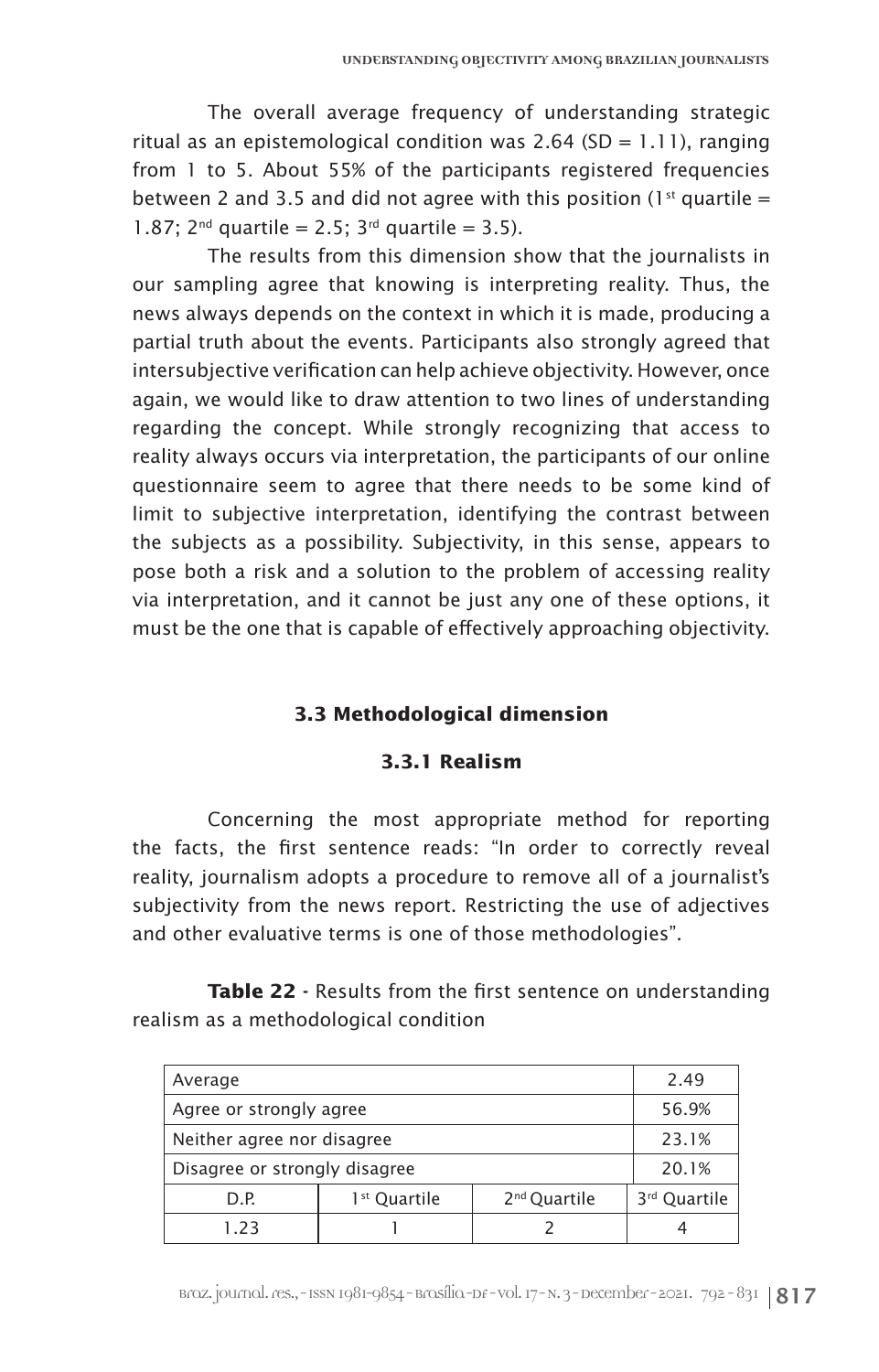A second sentence from this same group of statements reads: "To fulfill the mission of being the eyes of society, the journalistic method must guarantee the neutrality and impartiality of the reporter as a way to produce a report that is truthful to reality".

Table 23 - Results from the second sentence on understanding realism as a methodological condition

| Average                                                      |  |  | 3.17                     |
|--------------------------------------------------------------|--|--|--------------------------|
| Agree or strongly agree                                      |  |  | 47.4%                    |
| Neither agree nor disagree                                   |  |  | 18.8%                    |
| Disagree or strongly disagree                                |  |  | 33.8%                    |
| 2 <sup>nd</sup> Quartile<br>1 <sup>st</sup> Quartile<br>D.P. |  |  | 3 <sup>rd</sup> Quartile |
| 1.41                                                         |  |  |                          |

The overall average for understanding realism as a methodological condition was 3.37 (SD = 1.11), ranging from 1 to 5. About 55% of the participants registered frequencies greater than 3.5 and agreed with this position (1<sup>st</sup> quartile = 2.5; 2<sup>nd</sup> quartile = 3.5;  $3<sup>rd</sup>$  quartile = 4.5), with approximately a further 42% who strongly agreed with this position, registering frequencies greater than 4.

# **3.3.2 Intersubjectivity**

The first sentence on minimizing subjective interference in this group of statements reads: "It is not possible to always prevent opinions from appearing in news reports, even if implicitly. Even so, an appropriate strategy will help minimize these interferences, such as listening to several different versions of the same fact".

Table 24 - Results from the first sentence on understanding intersubjectivity as a methodological condition

| Average                                                      |  |  | 4.29                     |
|--------------------------------------------------------------|--|--|--------------------------|
| Agree or strongly agree                                      |  |  | 86.3%                    |
| Neither agree nor disagree                                   |  |  | 8.5%                     |
| Disagree or strongly disagree                                |  |  | 5.1%                     |
| 1 <sup>st</sup> Quartile<br>2 <sup>nd</sup> Quartile<br>D.P. |  |  | 3 <sup>rd</sup> Quartile |
| 0.93                                                         |  |  |                          |

818 Licensed under the creative commons attribution 4.0 International (cc BY 4.0) DOI: 10.25200/BJR.v17n3.2021.1410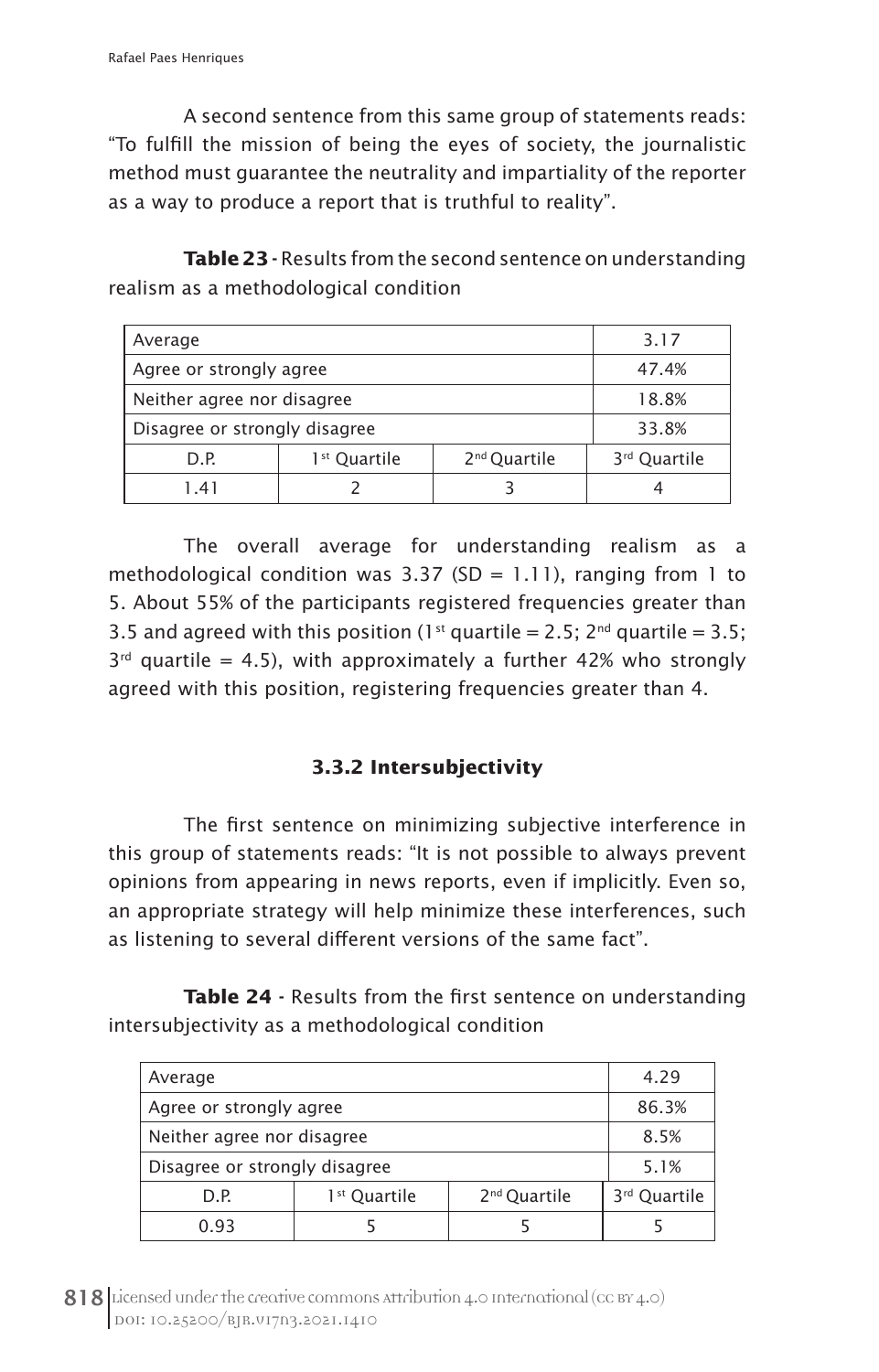A second sentence regarding minimizing subjective interference reads: "Journalism has the task of transmitting what really happened, but objectivity is never fully achieved. So, the journalist must gather and look at different views of the events as a way of getting closer to the reality of the facts".

Table 25 - Results from the second sentence on understanding intersubjectivity as a methodological condition

| Average                                                      |  |  | 4.5                      |
|--------------------------------------------------------------|--|--|--------------------------|
| Agree or strongly agree                                      |  |  | 92.3%                    |
| Neither agree nor disagree                                   |  |  | 5.6%                     |
| Disagree or strongly disagree                                |  |  | 2.1%                     |
| 2 <sup>nd</sup> Quartile<br>1 <sup>st</sup> Quartile<br>D.P. |  |  | 3 <sup>rd</sup> Quartile |
| 0.73                                                         |  |  |                          |

The overall average for understanding intersubjectivity as a methodological condition was 4.42 (SD = 0.7), ranging from 1 to 5. About 85% of the participants registered frequencies greater than 4 and strongly agreed with this position (1<sup>st</sup> quartile = 4; 2<sup>nd</sup> quartile = 4.5;  $3^{rd}$  quartile = 5).

#### **3.3.3 Dialectics**

The first sentence in this group of statements reads: "Instead of trying to conceal themselves in the news report, journalists must always make the perspective from which they are interpreting the events clear".

Table 26 - Results from the first sentence on understanding dialectics as a methodological condition

| Average                                                      |  |  | 3.72                     |
|--------------------------------------------------------------|--|--|--------------------------|
| Agree or strongly agree                                      |  |  | 62.9%                    |
| Neither agree nor disagree                                   |  |  | 19.2%                    |
| Disagree or strongly disagree                                |  |  | 17.9%                    |
| 1 <sup>st</sup> Quartile<br>2 <sup>nd</sup> Quartile<br>D.P. |  |  | 3 <sup>rd</sup> Quartile |
| 1.22                                                         |  |  |                          |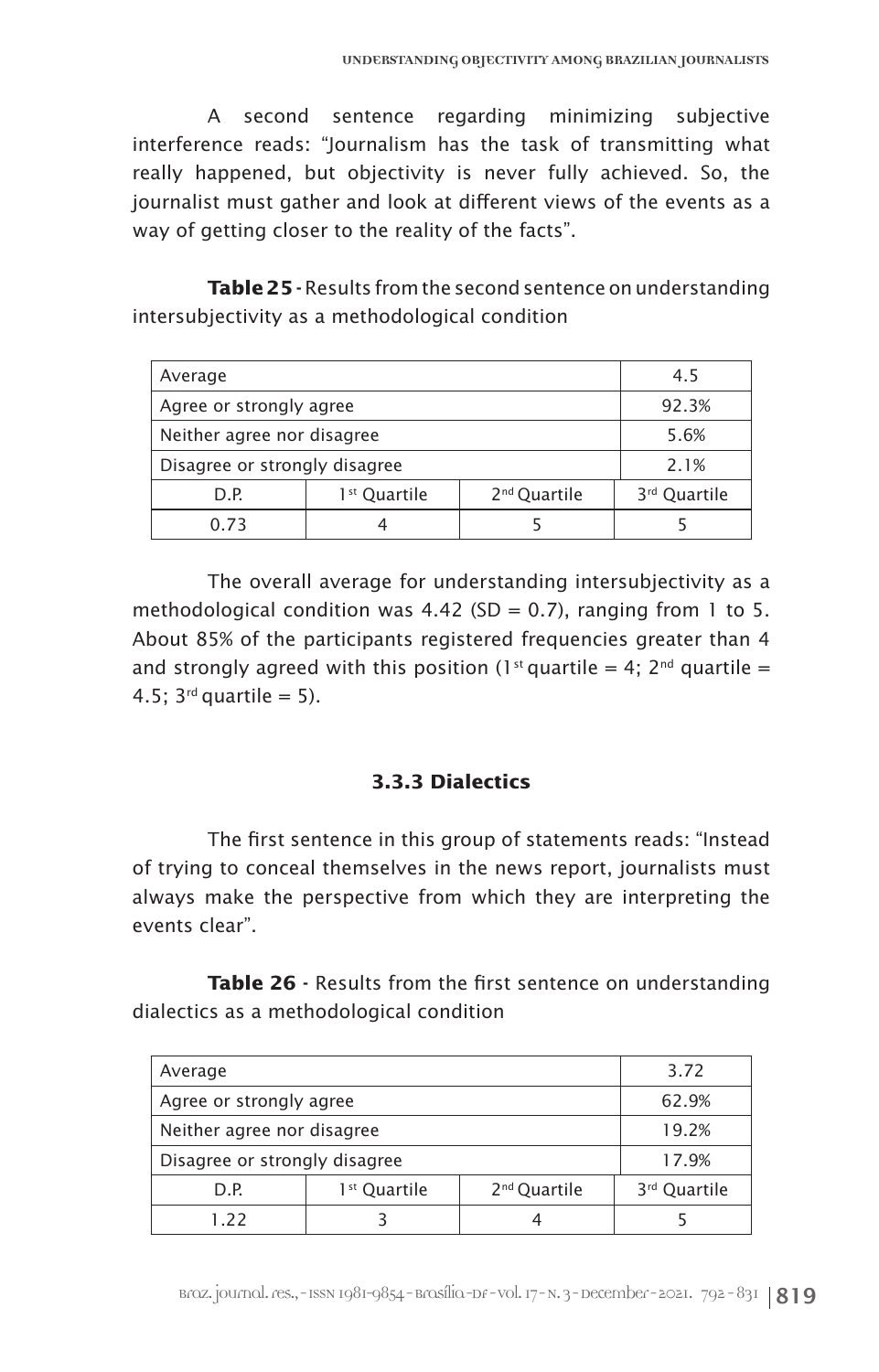The second sentence in this group reads: "Journalists should be transparent about the conditions, motivations, and interests that lead them to interpret the events as they are portrayed. These are the factors that establish and guide the news report".

Table 27 - Results from the second sentence on understanding dialectics as a methodological condition

| Average                       |              |                          | 4.23                     |
|-------------------------------|--------------|--------------------------|--------------------------|
| Agree or strongly agree       |              |                          | 74.4%                    |
| Neither agree nor disagree    |              |                          | 20.5%                    |
| Disagree or strongly disagree |              |                          | 5.1%                     |
| D.P.                          | 1st Quartile | 2 <sup>nd</sup> Quartile | 3 <sup>rd</sup> Quartile |
| 0.92                          | 4            | 4.5                      |                          |

The overall average for understanding dialectics as a methodological condition was  $3.97$  (SD = 0.9), ranging from 1 to 5. About 65% of the participants registered frequencies greater than 4 and strongly agreed with this position (1<sup>st</sup> quartile = 3.5; 2<sup>nd</sup> quartile  $= 4$ ; 3<sup>rd</sup> quartile  $= 5$ ).

# **3.3.4 Strategic ritual**

The first sentence regarding methodology as a ritual for protecting journalists reads: "The journalistic method is a way to protect journalists from possible problems with information sources or even the law. This is why professionals use textual strategies to erase any traces of opinion or position".

Table 28 - Results from the first sentence on understanding strategic ritual as a methodological condition

| Average                       |                          |                          | 3.12                     |
|-------------------------------|--------------------------|--------------------------|--------------------------|
| Agree or strongly agree       |                          |                          | 45.7%                    |
| Neither agree nor disagree    |                          |                          | 21.4%                    |
| Disagree or strongly disagree |                          |                          | 32.9%                    |
| D.P.                          | 1 <sup>st</sup> Quartile | 2 <sup>nd</sup> Quartile | 3 <sup>rd</sup> Quartile |
| 1.29                          |                          |                          |                          |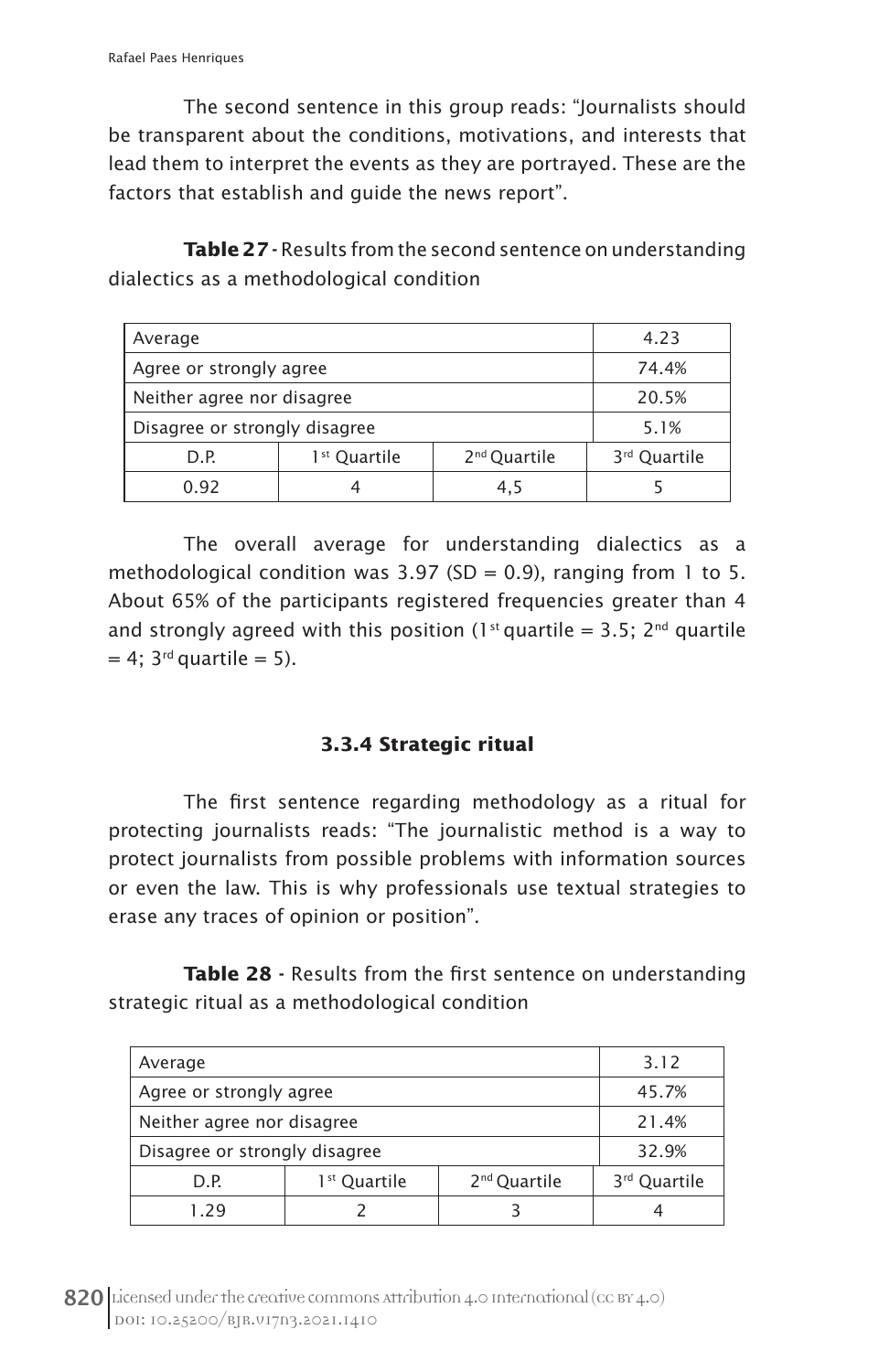A second sentence from this same group reads: "Journalism must use its methodology of writing and representing reality to protect the rights and safety of professionals who strive to make events of general interest public".

**Table 29 -** Results from the second sentence on understanding strategic ritual as a methodological condition

| Average                       |                          |                          | 3.83                     |
|-------------------------------|--------------------------|--------------------------|--------------------------|
| Agree or strongly agree       |                          |                          | 65.8%                    |
| Neither agree nor disagree    |                          |                          | 23.9%                    |
| Disagree or strongly disagree |                          |                          | 10.3%                    |
| D.P.                          | 1 <sup>st</sup> Quartile | 2 <sup>nd</sup> Quartile | 3 <sup>rd</sup> Quartile |
| 1.03                          |                          | 4                        |                          |

The overall average for understanding strategic ritual as a methodology was  $3.47$  (SD = 0.93), ranging from 1 to 5. About 78% of the participants registered frequencies greater than 3 and agreed with this position (1<sup>st</sup> quartile = 3; 2<sup>nd</sup> quartile = 3.5; 3<sup>rd</sup> quartile = 4), with approximately 41% of the participants registering frequencies greater than 4 and strongly agreeing with this position.

The results from this dimension show strong agreement with statements expressing different understandings about which methods and procedures would be most appropriate for accurately corresponding between facts and news. One of the sentences about strategic ritual (an understanding that generated a fair amount of disagreement in the other dimensions) actually reached a reasonable level of agreement in the methodological dimension. This result indicates that the journalists in our sampling do not link the different journalistic procedures with their ontological and epistemological origins. They understand the methodology autonomously and independently, indicating that procedures resulting from different foundations can, in fact, be complementary.

One way to look at these results is that perhaps journalists are, in theory, dialectical and intersubjective but they become realists or strategic ritualists in terms of the practical needs of the profession. Or maybe the interpretation of events, which is central to the dialectical understanding, does not follow any criteria and is not at the service of the subject's discretion. Varying levels of agreement/ disagreement with a method of different origins can also mean that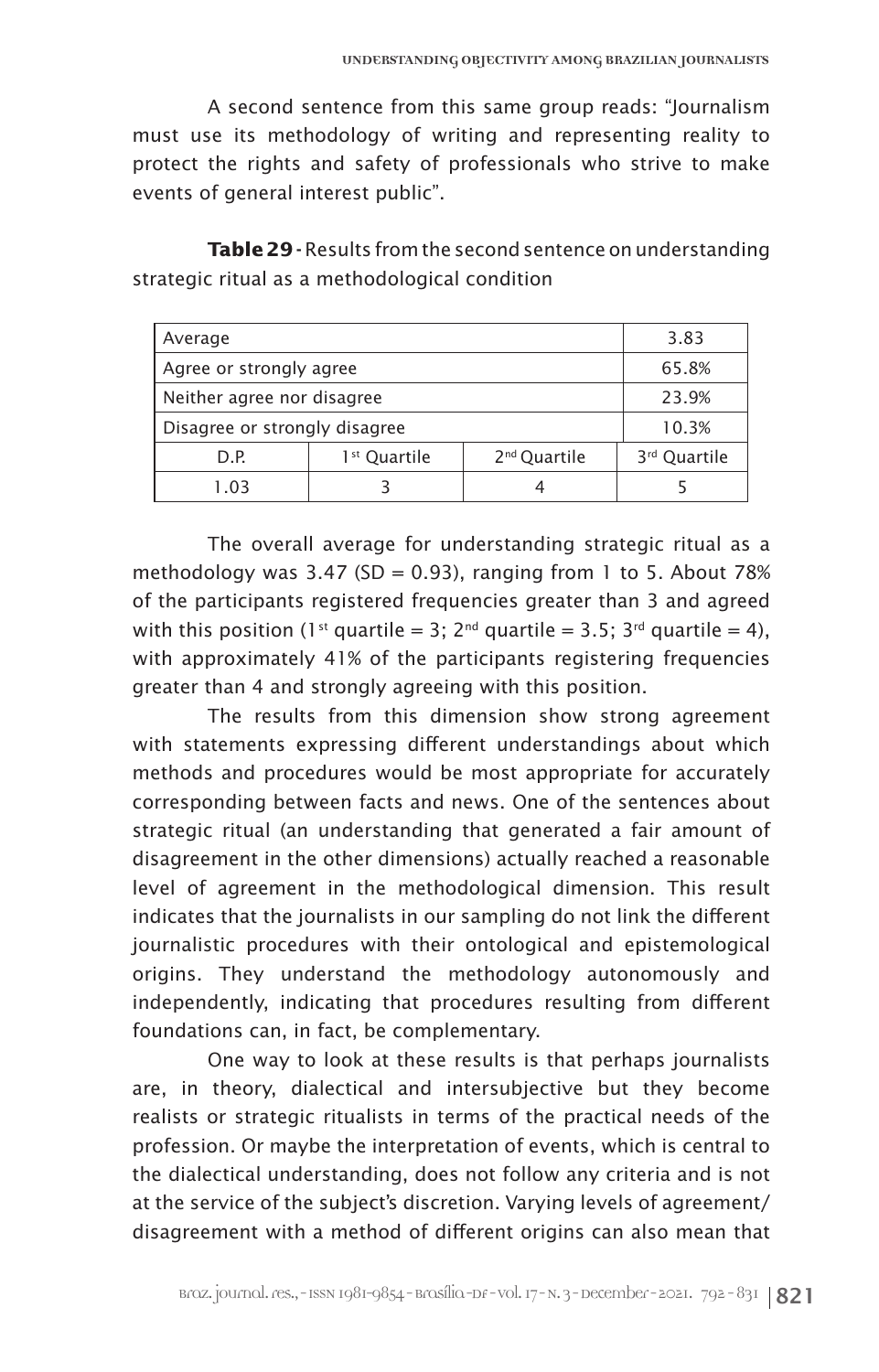the conflict of intersubjectivity is not based on any truth but the truth as a correlation.

This is how the agreement or strong agreement with the statements that "[…] journalism adopts a procedure to remove all of a journalist's subjectivity from the news report" and "Restricting the use of adjectives and other evaluative terms is one of those methodologies" can be interpreted. Contrary to objectivity, subjectivity is disrupting and needs to be avoided. It should be noted that despite the high percentage of agreement, the average frequency of this sentence was not very high ( $M = 2.49$ ), which means that many journalists completely disagreed with the statement, forcing the value down.

Finally, it is important to highlight that the sample in the methodological dimension agreed more strongly and assertively with the ideas of 1) bringing together and confronting different views on events (pluralism), very valuable to intersubjective understanding, and 2) the need that journalists must always make the perspectives from which they are interpreting the events clear, a procedure linked to the idea of a dialectical part of reality.

# **3.4. Multiple choice question The search for journalistic objectivity is…**

The vast majority of journalists in our sampling stated that the search for journalistic objectivity is "The goal, even if admittedly unattainable, to represent the events as they happened and as close to reality as possible" (67.9%). The remaining journalists were divided and described journalistic objectivity as "a misunderstanding since facts are always the result of journalism's own way of perceiving and producing reality, objectivity is not a good parameter for journalistic activity" (11.1%); as "an obligation to reveal what happened exactly as it happened" (9.8%) as "a strategic ritual, a form of presenting news which focused on protecting journalists" (6.8%); and others (4.3%).

Despite agreeing with several of the sentences that challenge the idea of objectivity as a matter of intersubjectivity, when posed with a question where the journalists had to give their position on only one understanding, most of them agreed that the understanding of objectivity through approximation, although unattainable, is a goal that must be followed as a parameter for producing information.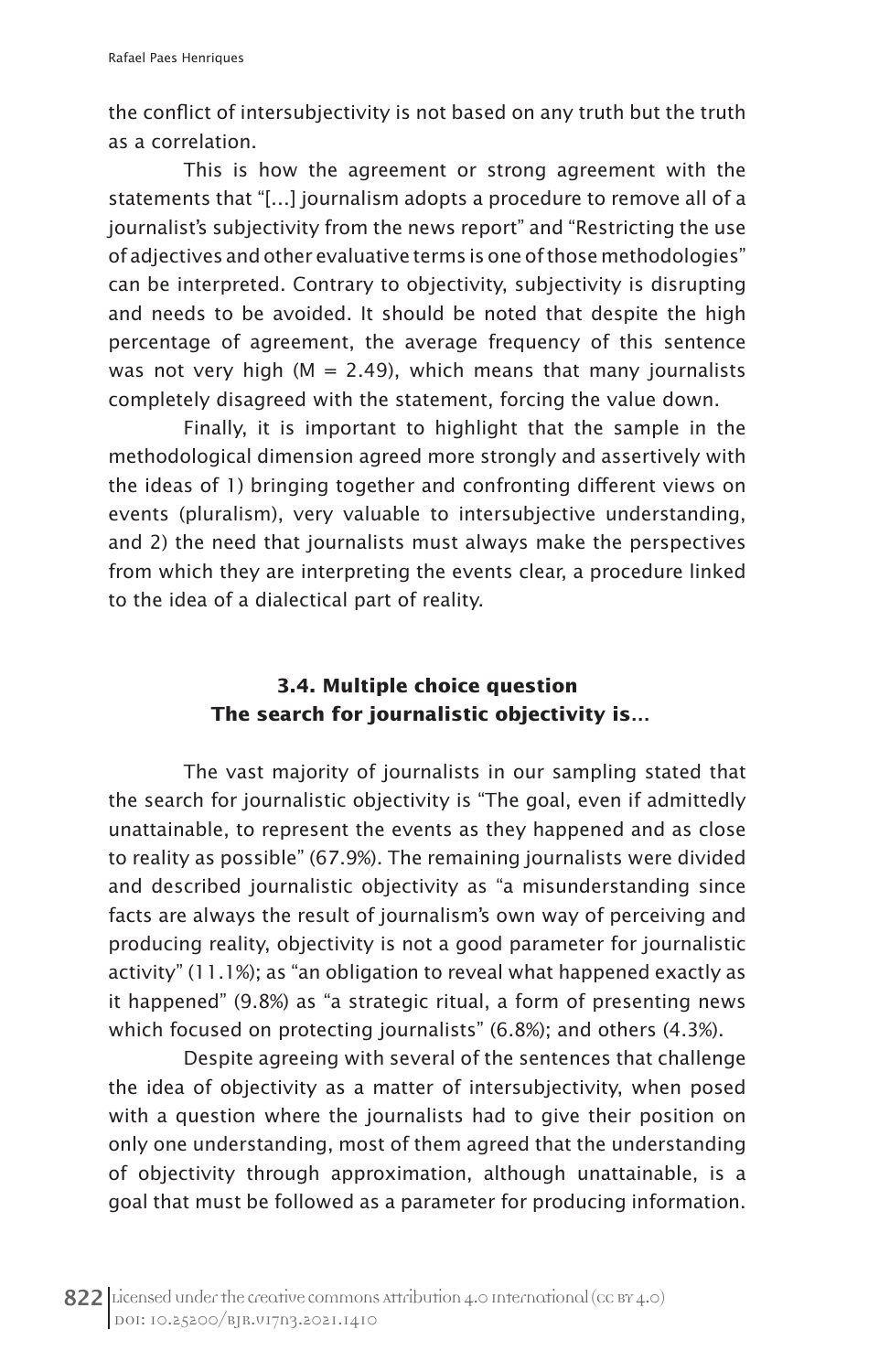# **3.5 Agreement with each position according to variables on professionals and their areas of expertise**

In order to verify whether the information professionals' perceptions of the issue of objectivity varies according to certain characteristics they may hold, the average frequencies of each of the four positions of the classification were compared with the variables of gender, length of professional career, area of expertise, and type of press. These categories were already presented in item 2.1 of this article. There was no significant difference in average frequency in any of these specific characteristics. A few small differences in the averages do stand out, which may indicate that:

1) Those who work with teaching and research agree less with realistic sentences (M = 2.92; DP = 0.89) when compared to those who work in newsrooms ( $M = 3.14$ ; DP = 0.84), with an even greater difference among those who perform advisory or consultancy work ( $M = 3.24$ ; DP = 0.86). Even still, it is important to recognize that, based on the average result, to say that any of these groups agree with the realist position is not possible. Although quite small, this difference between teaching and research when compared with journalism professionals may indicate that the more classic view of objectivity (represented by realism) is not held by those who are more familiar with the critical and specific bibliography in the area, which appears to be the case for teachers and researchers.

| Journalists' field of work | Average |
|----------------------------|---------|
| Teaching and research      | 2.92    |
| newsroom                   | 3.14    |
| Advisor/consultant         | 3.24    |

Table 30 - Difference in agreement with realism according to journalists' field of work

2) Journalists who work in the alternative press tend to agree more with dialectics ( $M = 4.14$ ; DP = 0.54) than journalists who work in the mainstream press ( $M = 3.85$ ; DP = 0.63), although the averages point to a very moderate attachment to this position in the two groups. Although statistically speaking this difference is not considerable, it does seem to point to a greater disagreement with the dichotomous understanding of the issue of objectivity,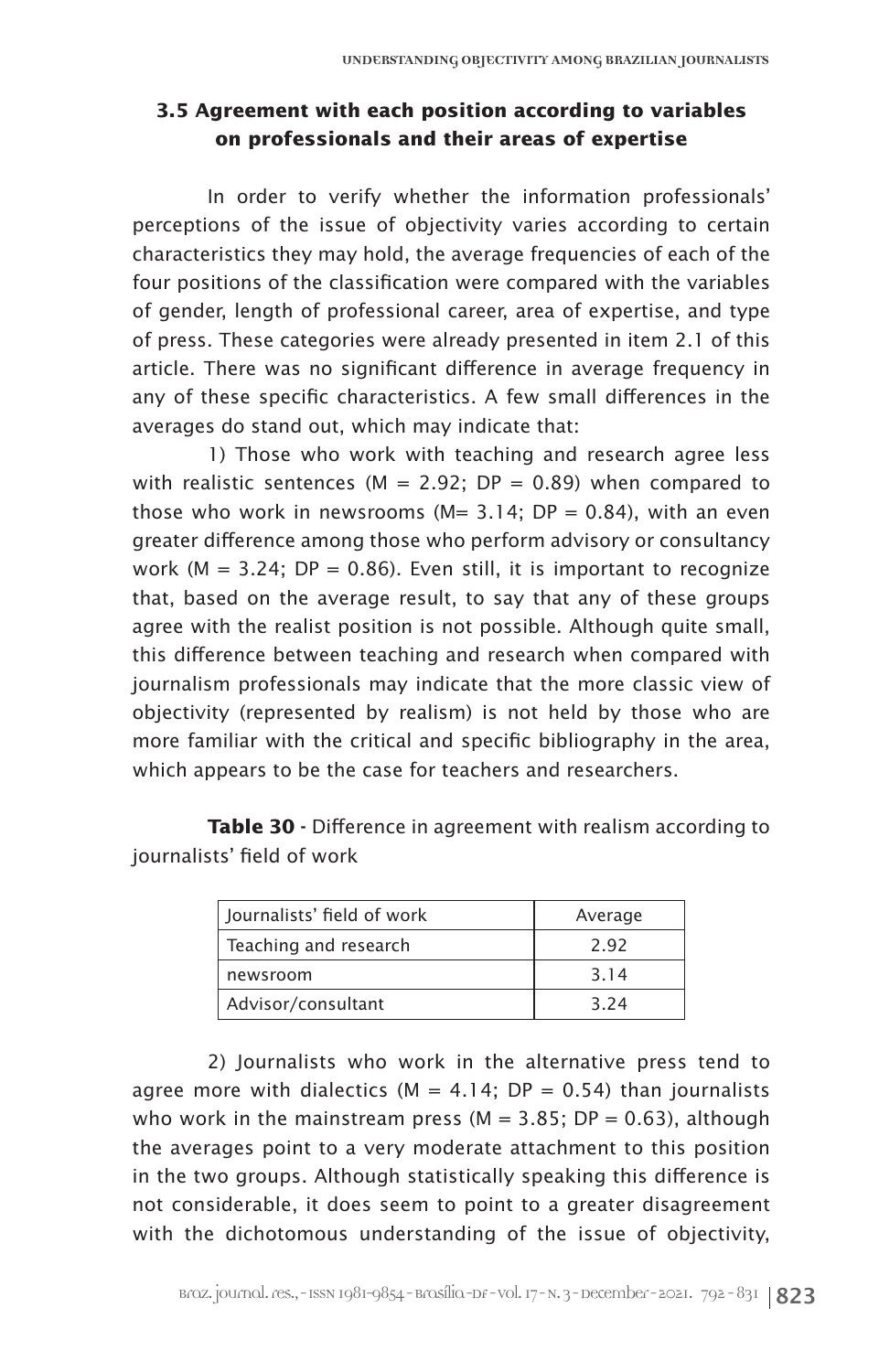identified by the efforts of professionals who work for media outlets to exclude or minimize the entire subjectivity of the journalistic product (realism and intersubjectivity), the same journalists who are classified as alternative and supposedly represent more nonconformist values of journalism. Dialectics distances itself from the classical notion of objectivity as it defends the idea that subjectivity is a complementary, inseparable, and even desirable stage in the knowledge process.

**Table 31** - Difference in agreement with dialectics according to journalistic writing

| Journalistic writing | Average |
|----------------------|---------|
| Alternative press    | 4.14    |
| Mainstream media     | 3.85    |

3) Professionals in the mainstream press agreed less with the strategic ritual ( $M = 2.89$ ; DP = 0.69) than those who work in the alternative press ( $M = 3.37$ ; DP = 0.61), although the average of the latter did not indicate agreement with this position. When compared to mainstream press professionals, alternative press journalists agreed more with the affirmative sentences on understanding strategic ritual, which criticize the traditional practice carried out by mainstreams media outlets.

Table 32 - Difference in agreement with strategic ritual according to journalistic writing

| Journalistic writing | Average |
|----------------------|---------|
| Alternative press    | 3.37    |
| Mainstream press     | 2.89    |

# **4 Final considerations**

 At its core, this investigation defends the idea that the issue of journalistic objectivity needs to be treated as a matter of revelation, correspondence, accuracy, possible representation, or even the reconstruction/appropriate interpretation of events of public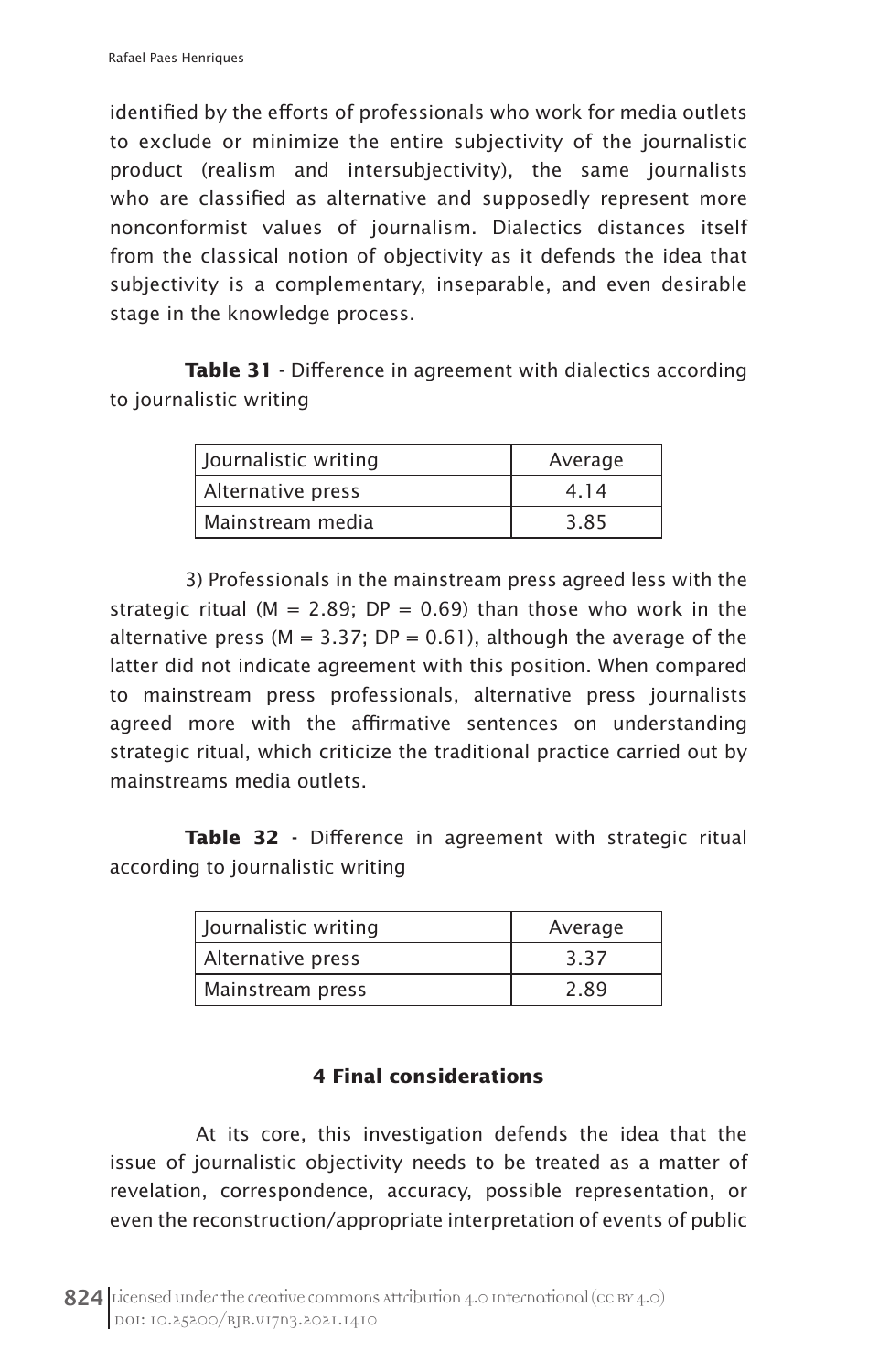interest. Doing this helps shift the problem of superficiality to what is decisive: the qualified mediation between reality and the public.

This perspective presents new questions about the nature of reality (ontological dimension), about the possibility of accessing that reality (epistemological dimension) or even concerning the best means to determine it (methodological dimension). So much so that journalism is expected to carry out very different actions, as we have seen in this text, depending on the understanding that one adopts. For example, revealing reality entails a very different activity from interpreting reality.

This paper sought to explain that the understanding of journalistic objectivity as a matter of qualified mediation is the only possible path towards clarifying what one intends to be when one wants to be journalistically objective and, as a consequence, is a way to overcome the limitations on news coverage where the discursive strategies used to present events seem to be more important than the very nature of those events. Journalism is not just a discourse and cannot come down to a matter of text or rhetoric. Nor is it possible to reduce the issue of objectivity to a matter of method, forgetting to clarify the two other dimensions which are often assumed as "transparent" and "already resolved": what is the understanding of the nature of events and their possibility of apprehension when producing information?

This perspective also opens the way for the necessary and unavoidable acceptance that, like other forms of knowledge, journalism is a particular form of perception, interpretation, organization, and presentation of reality. Indeed, the facts never "speak for themselves" and the task of "translating what happens" is never, and could not be, performed automatically. All the expected neutrality or passivity of a journalist in the name of supposed "objectivity" actually results in an opportunity for uncritical reports and, ultimately, for disinformation.

As we mentioned earlier, this investigation was not based on the assumption that journalists are theorists with clear affiliations to schools and philosophical ideals or theories of Journalism, that being the case, we did not expect to find such conceptual differences on the issue of journalistic objectivity. However, our findings did show a considerable level of conceptual inconsistency. This discrepancy may have been the result of the online questionnaire and the fact that the participants needed to have a good understanding of philosophical and abstract issues to appropriately assess the questions.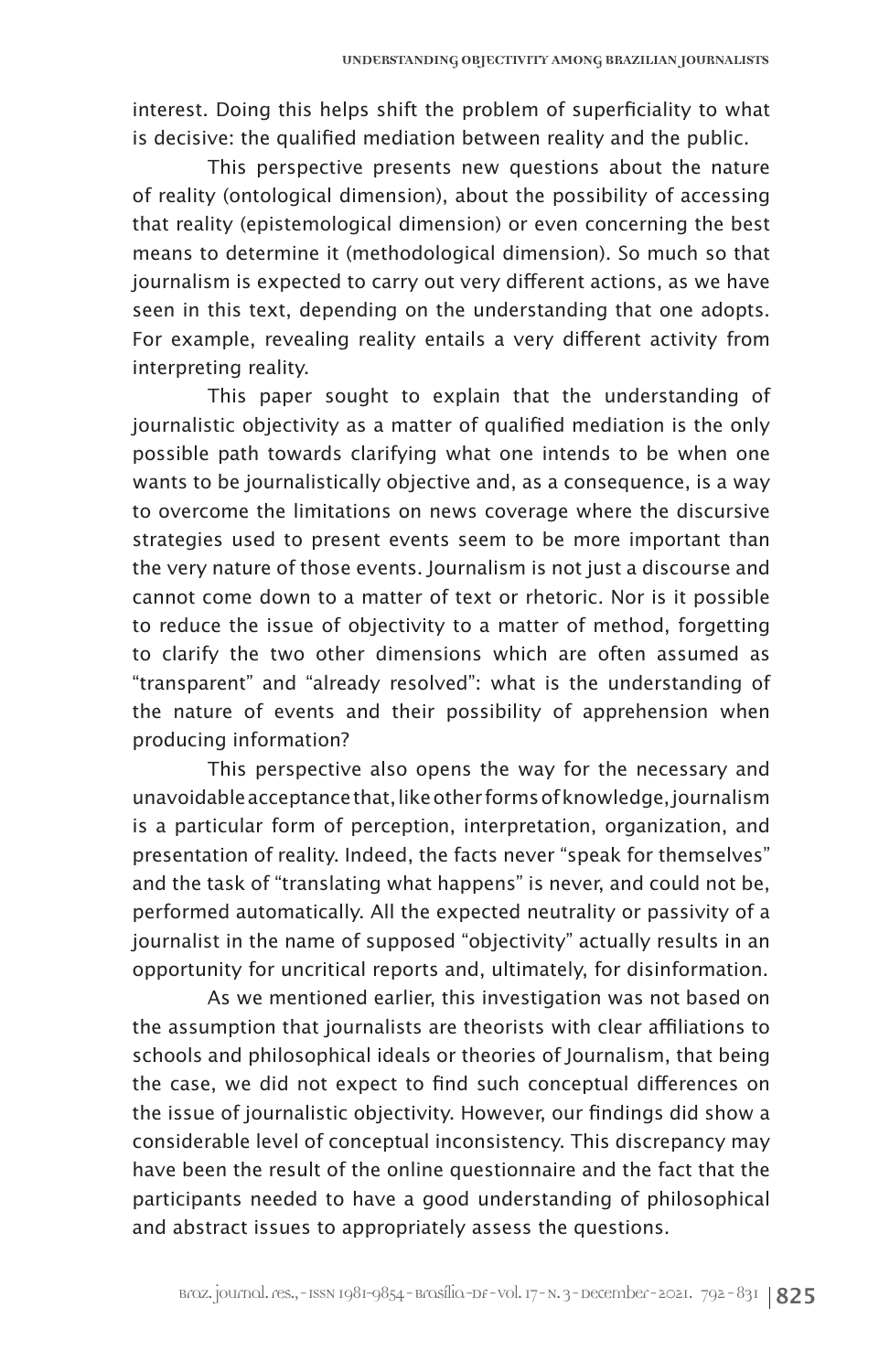The questionnaire was based on the three dimensions and also resulted in a certain degree of contradiction, as the foundation of the investigation supported the inseparability of the dimensions: ontological, epistemological, and methodological. This separation, which systematized and recognized three dimensions, may have actually led to some confusion surrounding the concepts, and thus comprised the understanding that the three dimensions are interconnected and interdependent, and that they occur in the same act of knowledge production. Even still, it would have been even less productive to ask journalists directly if they are realists, intersubjectivists, dialecticians, or in agreement with strategic ritual, without any transposition into sentences that express how each of the classifications responds to the issue of the nature of reality and its accessibility.

Although we do recognize these shortcomings, we can safely state that the results of this study help to characterize the perception of journalists on the issue. In short, the journalists in our sampling defend the idea that the facts have a nature and determination that does not depend on the subject. As a result, the information professional has to get as close as possible to this reality, actively interpreting and seeking to discover the pre-existing meanings of events, even if that is perceived as being an unattainable ideal. The most adequate method to achieve this objectivity is one that minimizes the subject's arbitrary interference and gives space to and opportunity for different voices to be heard on the same topic, while always making the perspective from which the events are being interpreted clear.

It is important to note that these results largely corroborate the findings of Martine and De Maeyer (2018), who strongly criticize the idea that objects have a ready and finished determination "in and of themselves" and that at the base of all events there would be a split between the events as they happen and the subjects, whose duty is to find this first nature of reality. The authors label this understanding of objectivity as naive empiricism and point out that most journalists and journalism scholars in the field are wary of the absolutist excesses of this rationalist-positivist view, which in the classification adopted by this work, is represented by realism.

For Martine and De Maeyer (2018), "most conceptions of journalistic objectivity share an overall relativist-constructivist perspective, opposed to the rationalist-positivist view" (p. 5). The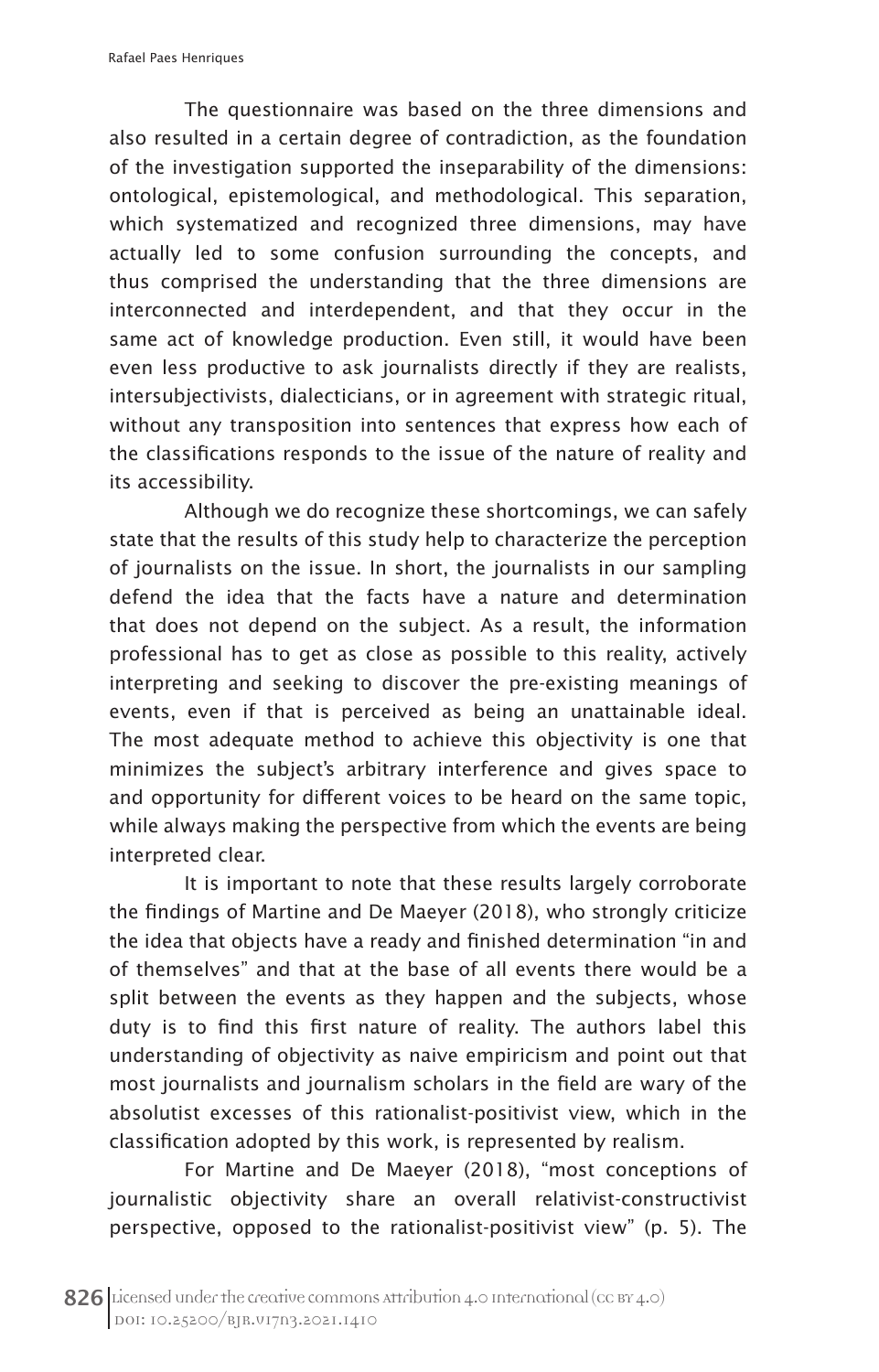problem the authors point out is precisely the difficulty, even among those who refuse positivism, in practicing outside the central premise that defines objectivity as what resides and is determined solely outside the subject. This is an issue, as explained in this article, which can only be well understood from its ontological and epistemological nature, and which cannot neglect the good conceptual foundation of the events. When the premise that the basis of reality is the separation of subject and object is taken for granted, and that knowing brings these two instances together, whose essences are separated, "[...] the leap above the fundamental gulf that separates the subject and the object is impossible, they [journalists] can only dismiss the whole concept of objectivity entirely, recast it as something else [...] or accept to see the core value of journalism as an unattainable – and therefore incredibly frustrating – horizon" (Martine & De Maeyer, 2018, p. 5).

But then why has the notion of journalistic objectivity persisted for so long, even though its limitations are recognized? For Massaquoi (2016), the most important reason is that "nothing better has replaced it and many of the journalists who are shining lights in the profession believe in it, at least as a necessary goal" (p. 23). This is an example of one more investigation that points to the same findings from this paper: from the understanding that the meanings of facts do not depend on information professionals, the task of journalism is precisely to seek, to at least approach objectivity through methods that reduce possible subjective interferences.

Lastly, there are other limitations regarding this investigation that have been registered and should be addressed in future studies. As this is a descriptive-exploratory study where its main analyses were of frequency, it was not possible to infer causal relationships between the variables. Also, as it is a representative and nonprobabilistic sample, generalizations could not be made. Finally, it is understood that the interpretation and consistency of the participants partially influenced the responses of the scales about the positions classified by this investigation, which makes it important to adopt stronger scales based on the shortcomings identified in this work. The development of other studies is suggested to approach how the variables are related, using more advanced statistical methods.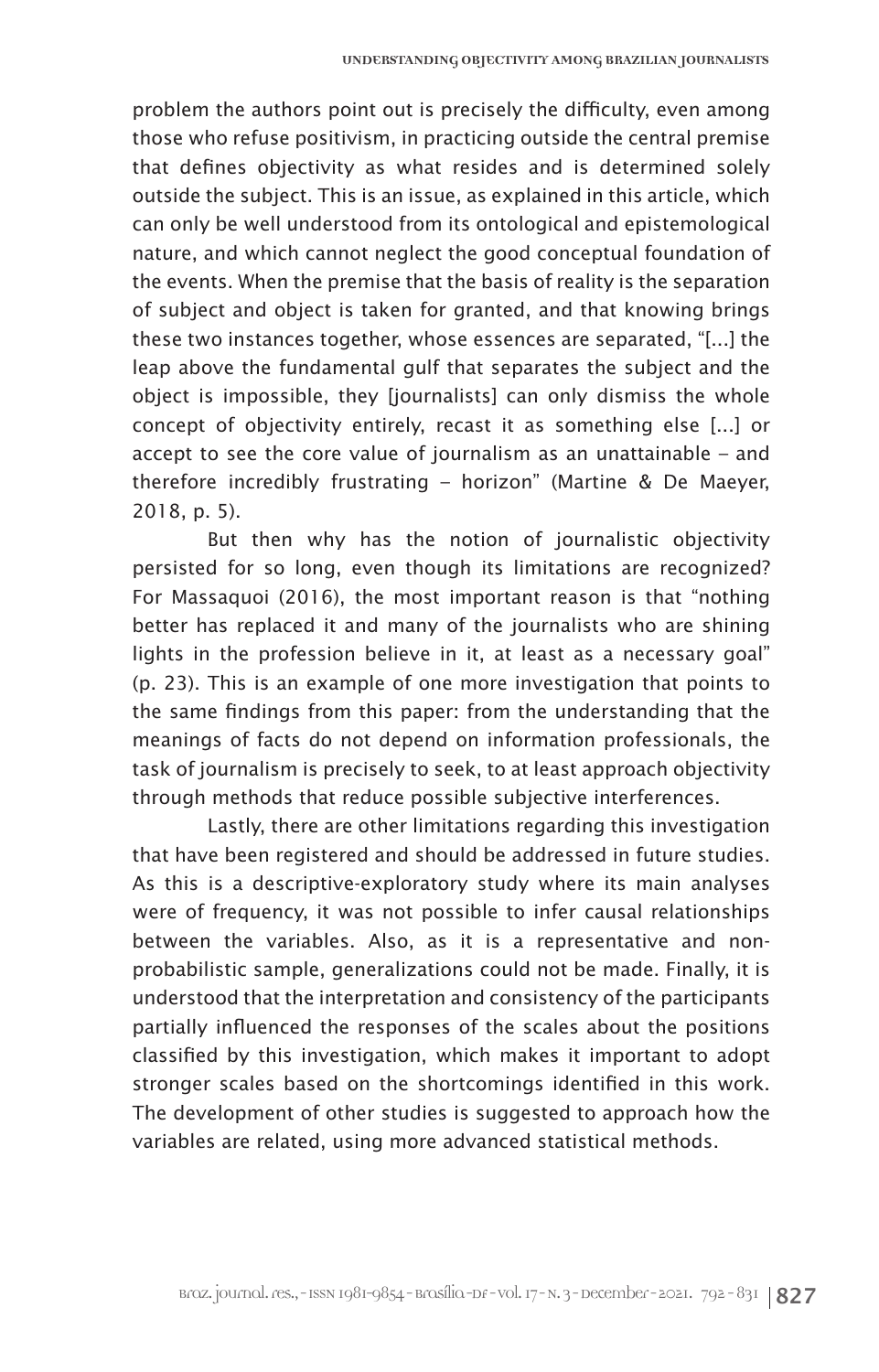

- 1 For more details on this classification, see Henriques (2019).
- 2 Brazilian Journalism Research Society (SBPJor), founded in 2003, currently has more than 700 associated researchers.
- 3 National Association (Brazil) of Post-Graduate Programs in Communication (Compós), created in 1991, currently consists of 53 Post-Graduate Programs in the field of communication from the five geographic regions of Brazil.
- 4 Brazilian Society for Interdisciplinary Studies in Communication (Intercom), founded in 1977, currently has around 1.200 associated researchers.
- 5 The collection and systematization of data, through SPSS, were carried out with the help of a PhD in Psychology from UFES, Catarina Gordiano Paes Henriques.

# **REFERENCES**

Amaral, L. (1996). *A objetividade jornalística*. Porto Alegre: Sagra-DC Luzzatto Editores.

Bentele, G. (1993). Wie wirklich ist die Medienwirklichkeit?: Einige Anmerkungen zum Konstruktivismus und Realismus in der Kommunikationswissenschaft.In G. Bentele & M. Rühl (Hg.). *Theorien*  öffentlicher *Kommunikation*: Problemfelder, Positionen, Perspektiven Broschiert. Münschen: Ölschläger.

Carlson, M. (2018). Automating Judgment? Algorithmic Judgment, News Knowledge, and Journalistic Professionalism. *New media & society*, 20(5), 1755–1772. DOI: 10.1177/1461444817706684

Carlson, M. (2019). News Algorithms, Photojournalism and the Assumption of Mechanical Objectivity in Journalism. *Digital Journalism*, 7(8), 1117–1133. DOI: 10.1080/21670811.2019.1601577

Demeneck, B. (2009). *Objetividade jornalística: o debate contemporâneo do conceito* [master thesis, Universidade Federal de Santa Catarina]. Repositório institucional UFSC.

Evans, J.R. & Mathur, A. (2018). The Value of Online Surveys: A Look Back and a Look Ahead, *Internet Research*, 28(4), 854–887. DOI 10.1108/IntR-03-2018-0089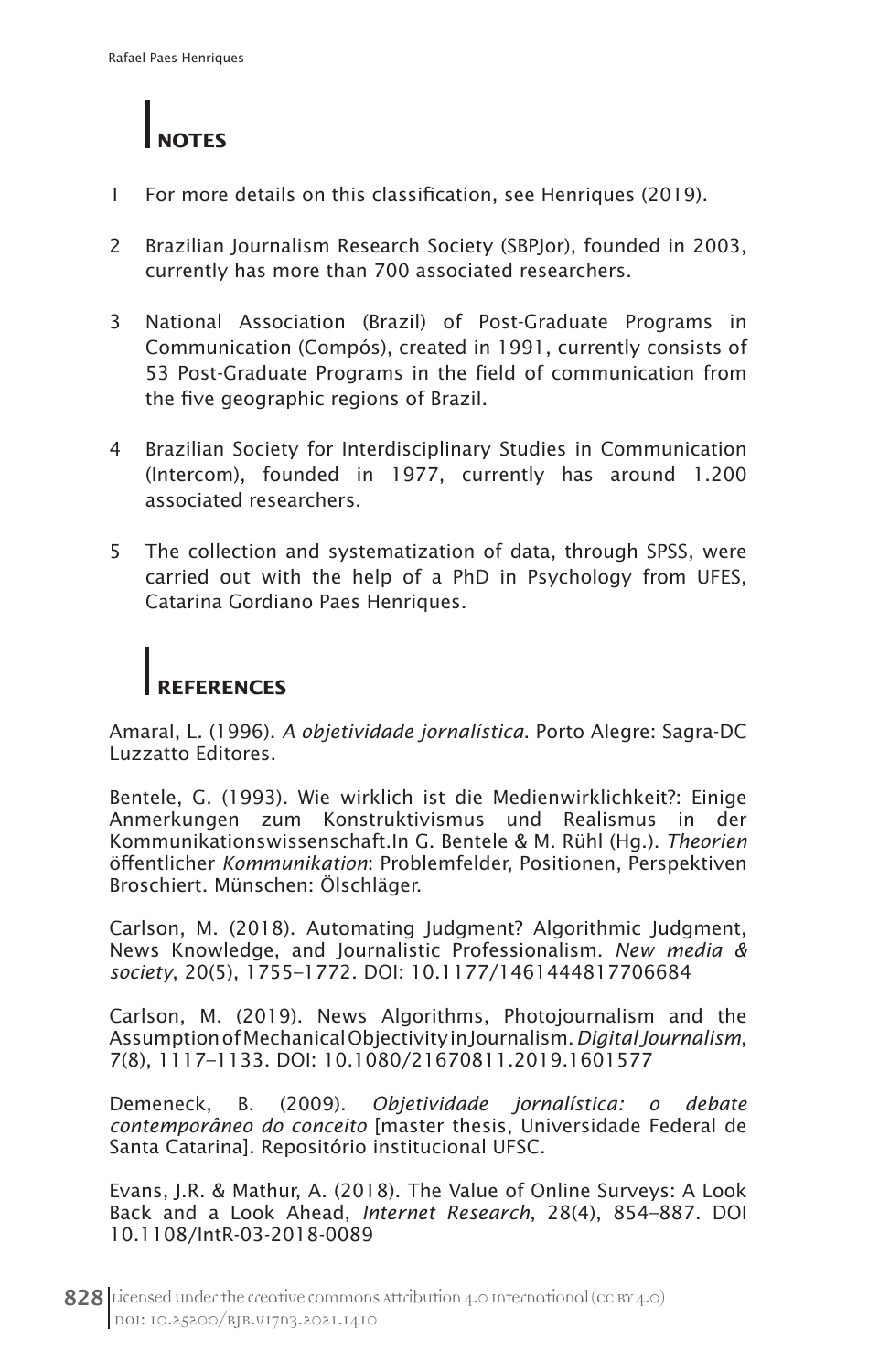Franciscato, C. E. (2005). *A fabricação do presente*: *como o jornalismo reformulou a experiência do tempo nas sociedades ocidentais*. São Cristóvão, Editora da UFS; Aracaju, Fundação Oviêdo Teixeira.

Frey, E. (2017). Objectivity – An Ideal or a Misunderstanding? In E. Frey, M. Rhaman & H. El Bour (Eds.), *Negotiating Journalism*. *Core Values and Cultural Diversities* (pp. 41–53). Göteborg: Nordicom. Retrieved from www.diva-portal.org/smash/get/diva2:1535783/FULLTEXT01.pdf

Gauthier, G. (2015). A verdade: visada obrigatória ao jornalismo.<br>Estudos em jornalismo e mídia, 12(2), 204-215. DOI: *Estudos em jornalismo e mídia*, 12(2), 204–215. DOI: 10.5007/1984-6924.2015v12n2p204

Genro Filho, A. (2012). *O segredo da pirâmide*. *Para uma teoria marxista do jornalismo*. Florianópolis: Insular.

Gomes, W. (2009). *Jornalismo, fatos e interesses: ensaios de teoria do jornalismo*. Florianópolis: Insular.

Groth, O. (2011). *O poder cultural desconhecido: fundamentos da ciência dos jornais*. Petrópolis, RJ: Vozes.

Guerra, J. (2008). *O percurso interpretativo na produção da notícia. Verdade e relevância como parâmetros de qualidade jornalística*. São Cristóvão: Editora da UFS; Aracaju: Fundação Oviêdo Teixeira.

Hackett, R. (1999). Declínio de um paradigma? A parcialidade e a objectividade nos estudos dos media noticiosos. In N. Traquina (Ed.), *Jornalismo: questões, teorias e "estórias"* (pp. 101–130). Lisboa: Vega.

Hanitzsch, T. (2007). Deconstructing Journalism Culture: Toward a Universal Theory. *Communication Theory,* 17(4), 367–385. DOI 10.1111/j.1468-2885.2007.00303.x

Henriques, R. P. (2019). O conceito de objetividade segundo os jornalistas de Vitória-ES. *Proceedings of the 17º Encontro Nacional de Pesquisadores em Jornalismo*. SBPJor – Associação Brasileira de Pesquisadores em Jornalismo. Retrieved from http://sbpjor.org.br/ congresso/index.php/sbpjor/sbpjor2019/paper/view/2042

Mabrook, R. (2021). Between Journalist Authorship and User Agency: Exploring the Concept of Objectivity in VR Journalism. *Journalism Studies*, 22(2), 209–224. DOI: 10.1080/1461670X.2020.1813619

Massaquoi, I. (2016). Ditch Objectivity and Save Journalism. In R. M'Bayo (Ed.), *State of the Media Report* (pp. 19–26). Fourah Bay College, University of Sierra Leone. Retrieved from www.mrcgonline.org/media/ attachments/2018/12/08/state-of-the-media-2016.pdf#page=19

McNair, B. (2017). After Objectivity? Schudson's Sociology of Journalism in the Era of Post-Factuality. *Journalism Studies*, 18(10), 1318–1333. DOI: 10.1080/1461670X.2017.1347893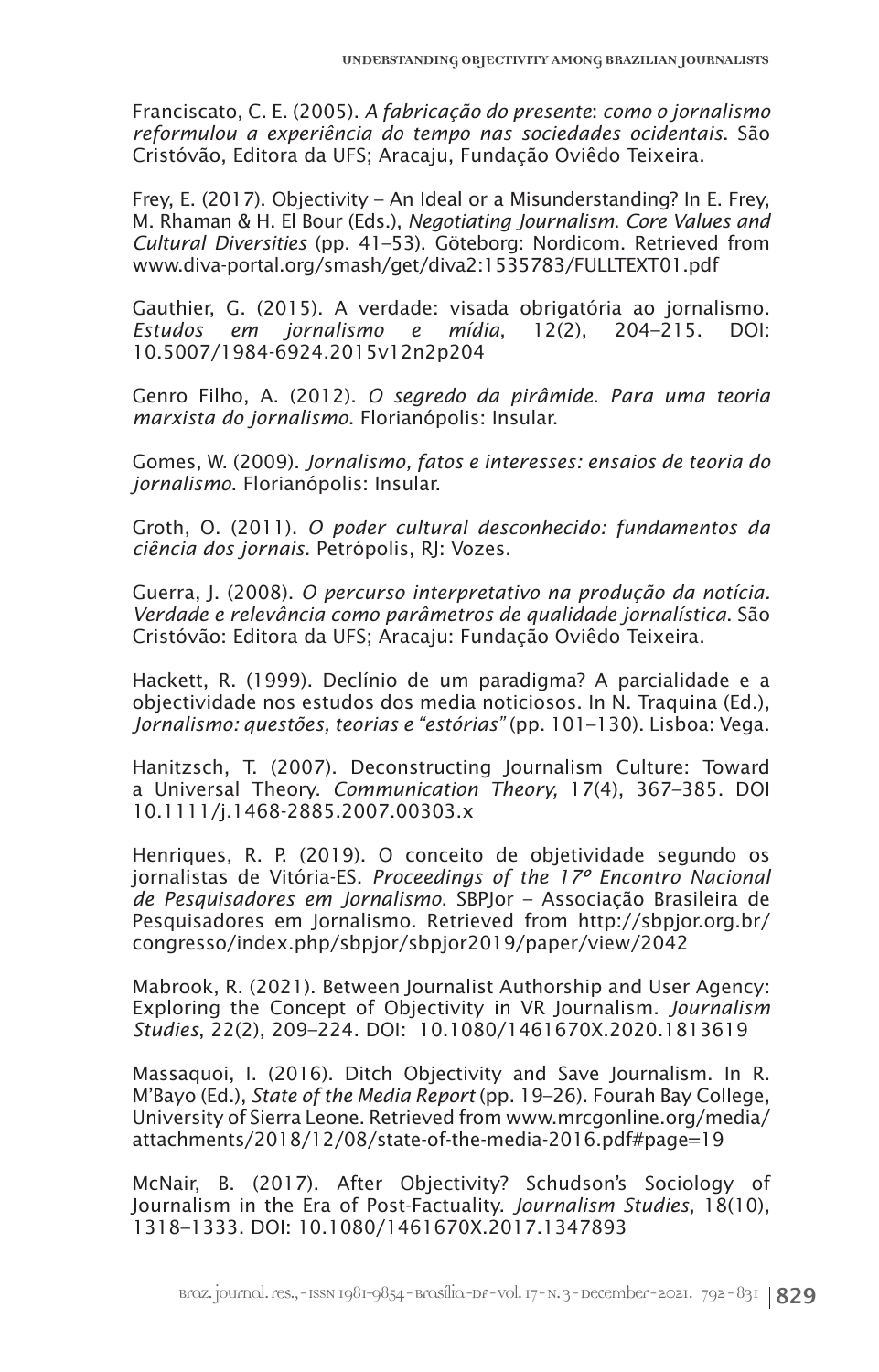Martine, T., & De Maeyer, J. (2018). Networks of Reference: Rethinking Objectivity Theory in Journalism. *Communication Theory*, 29(1), 1–23. DOI: 10.1093/ct/qty020

Martino, L. M. S. (2014). De volta à prancheta: a pesquisa sobre objetividade da informação em três estudos contemporâneos de jornalismo. *Conexão-Comunicação e Cultura*, 13(25), 145–160. Retrieved from www.ucs.br/etc/revistas/index.php/conexao/article/view/2360

Meyer, P. (1989). *A ética no jornalismo. Um guia para estudantes, profissionais e leitores*. Rio de Janeiro: Forense Universitária.

Miguel, L. F., & Biroli, F. (2010). A produção da imparcialidade: a construção do discurso universal a partir da perspectiva jornalística. *Revista Brasileira de Ciências Sociais*, 25(73), 59–76. DOI: 10.1590/ S0102-69092010000200004

Moretzsohn, S. (2002). "Profissionalismo" e "objetividade": o jornalismo na contramão da política. *Proceedings of the 9° Encontro Anual da Compós*. Associação Nacional dos Programas de Pós-Graduação em Comunicação. Retrieved from www.compos.org.br/ data/biblioteca\_1434.pdf

Moretzsohn, S. (2007). *Pensando contra os fatos. Jornalismo e cotidiano: do senso comum ao senso crítico*. Rio de Janeiro: Revan.

Nuzzi, E. F., & Barros Filho, C. (1998). Crítica à objetividade da mídia. In C. B. Filho (Ed.), *Globalização, mídia e ética. Temas para debates em cursos de Comunicação Social* (pp. 125–156). São Paulo: Editora Plêiade.

Oliveira, T. D. (2001). Amostragem não probabilística: adequação de situações para uso e limitações de amostras por conveniência, julgamento e quotas. *Administração on line*, 2(3), 1–10. Retrieved from https://gvpesquisa.fgv.br/sites/gvpesquisa.fgv.br/files/arquivos/ veludo\_-\_amostragem\_nao\_probabilistica\_adequacao\_de\_situacoes\_ para uso e limitacoes de amostras por conveniencia.pdf

Schudson, M. (2010). *Descobrindo a notícia. Uma história social dos jornais nos Estados Unidos*. Petrópolis (RJ): Editora Vozes.

Schudson, M., & Anderson, C. (2009). Objectivity, Professionalism, and Truth Seeking in Journalism. In K Wahl-Jorgensen & T. Hanitzsch (Eds.), *The handbook of journalism studies* (pp. 108–121). Routledge. DOI: 10.4324/9781315167497

Souza, R. B. R. (2016). Por uma práxis noticiosa realista: da estética de Lucács ao jornalismo crítico-emancipatório de Genro Filho. *Estudos em jornalismo e mídia*, 13(2), 88–97. DOI: 10.5007/1984-6924.2016v13n2p88

Sponholz, L. (2009). *Jornalismo, conhecimento e objetividade: além do espelho e das construções*. Florianópolis: Insular.